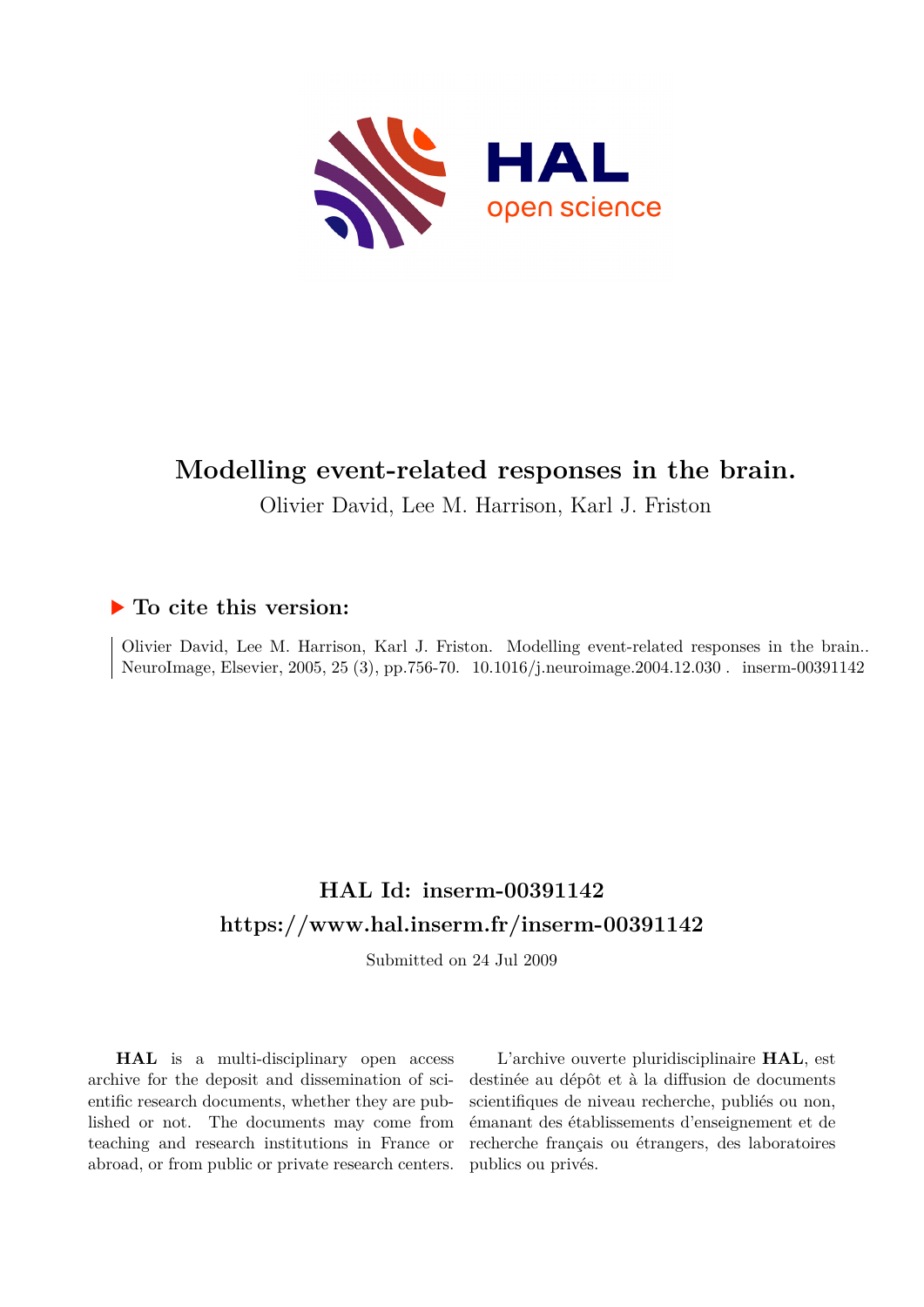# Modelling event-related responses in the brain

OLIVIER DAVID\* , LEE HARRISON, KARL J. FRISTON

*Wellcome Department of Imaging Neuroscience, Functional Imaging Laboratory, 12 Queen Square, London WC1N 3BG, UK* 

\* Corresponding author:

odavid@fil.ion.ucl.ac.uk Tel: 44 207 833 7480 Fax: 44 207 813 1420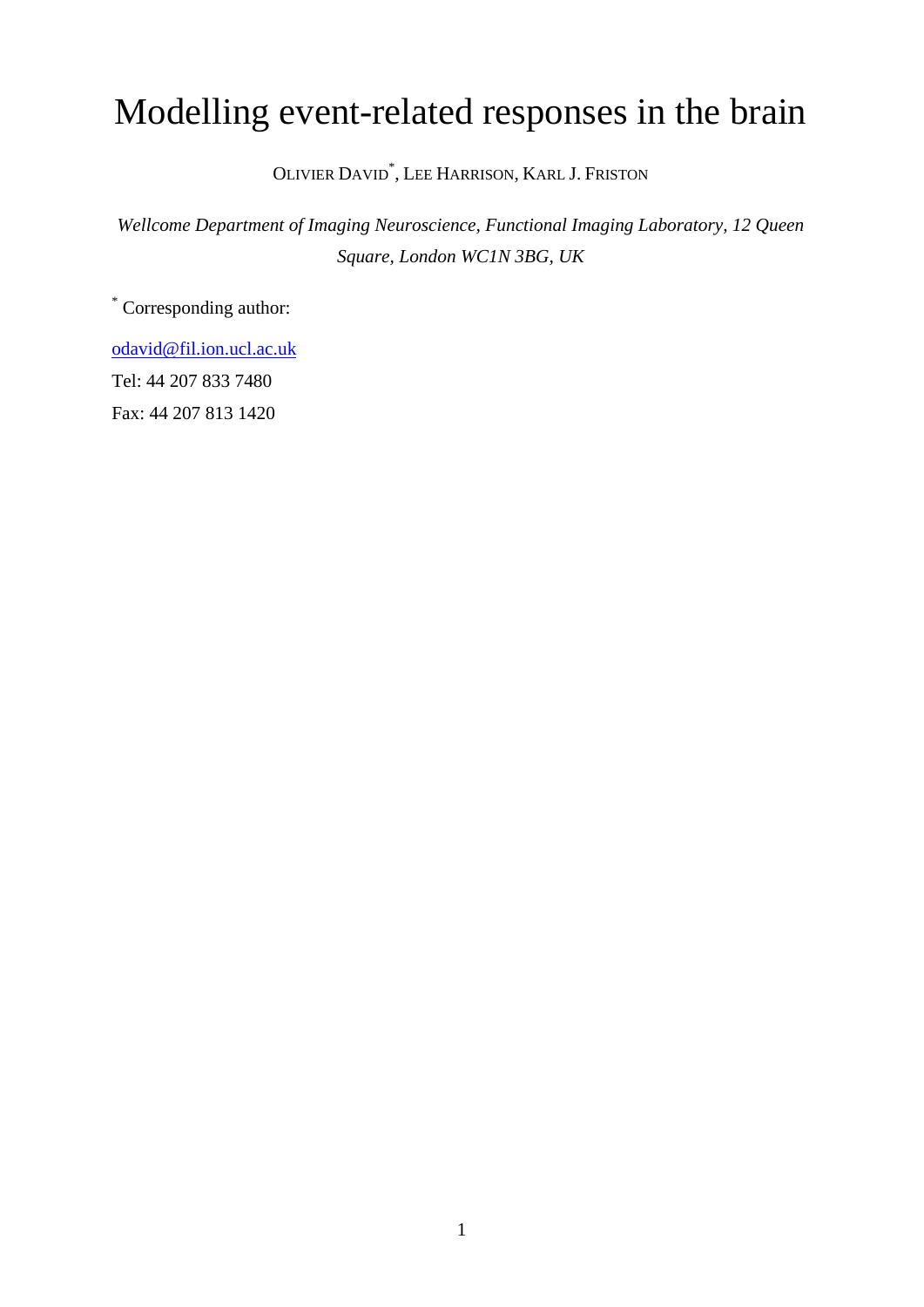#### **Abstract**

The aim of this work was to investigate the mechanisms that shape evoked electroencephalographic (EEG) and magneto-encephalographic (MEG) responses. We used a neuronally plausible model to characterise the dependency of response components on the models parameters. This generative model was a neural mass model of hierarchically arranged areas using three kinds of inter-area connections (forward, backward and lateral). We investigated how responses, at each level of a cortical hierarchy, depended on the strength of connections or coupling. Our strategy was to systematically add connections and examine the responses of each successive architecture. We did this in the context of deterministic responses and then with stochastic spontaneous activity. Our aim was to show, in a simple way, how event-related dynamics depend on extrinsic connectivity. To emphasise the importance of nonlinear interactions we tried to disambiguate the components of event-related potentials (ERPs) or event-related fields (ERFs) that can be explained by a linear superposition of trial-specific responses and those engendered nonlinearly (*e.g.* by phase-resetting).

 Our key conclusions were; (i) when forward connections, mediating bottom-up or extrinsic inputs, are sufficiently strong, nonlinear mechanisms cause a saturation of excitatory interneuron responses. This endows the system with an inherent stability that precludes nondissipative population dynamics. (ii) The duration of evoked transients increases with the hierarchical depth or level of processing. (iii) When backward connections are added, evoked transients become more protracted, exhibiting damped oscillations. These are formally identical to late or endogenous components seen empirically. This suggests late components are mediated by reentrant dynamics within cortical hierarchies. (iv) Bilateral connections produce similar effects to backward connections but can also mediate zero-lag phase-locking among areas. (v) Finally, with spontaneous activity, ERPs/ERFs can arise from two distinct mechanisms: For low levels of (stimulus related and ongoing) activity the systems response conforms to a quasi-linear superposition of separable responses to the fixed and stochastic inputs. This is consistent with classical assumptions that motivate trial averaging to suppress spontaneous activity and disclose the ERP/ERF. However, when activity is sufficiently high, there are nonlinear interactions between the fixed and stochastic inputs. This interaction is expressed as a phase-resetting and represents a qualitatively different explanation for the ERP/ERF.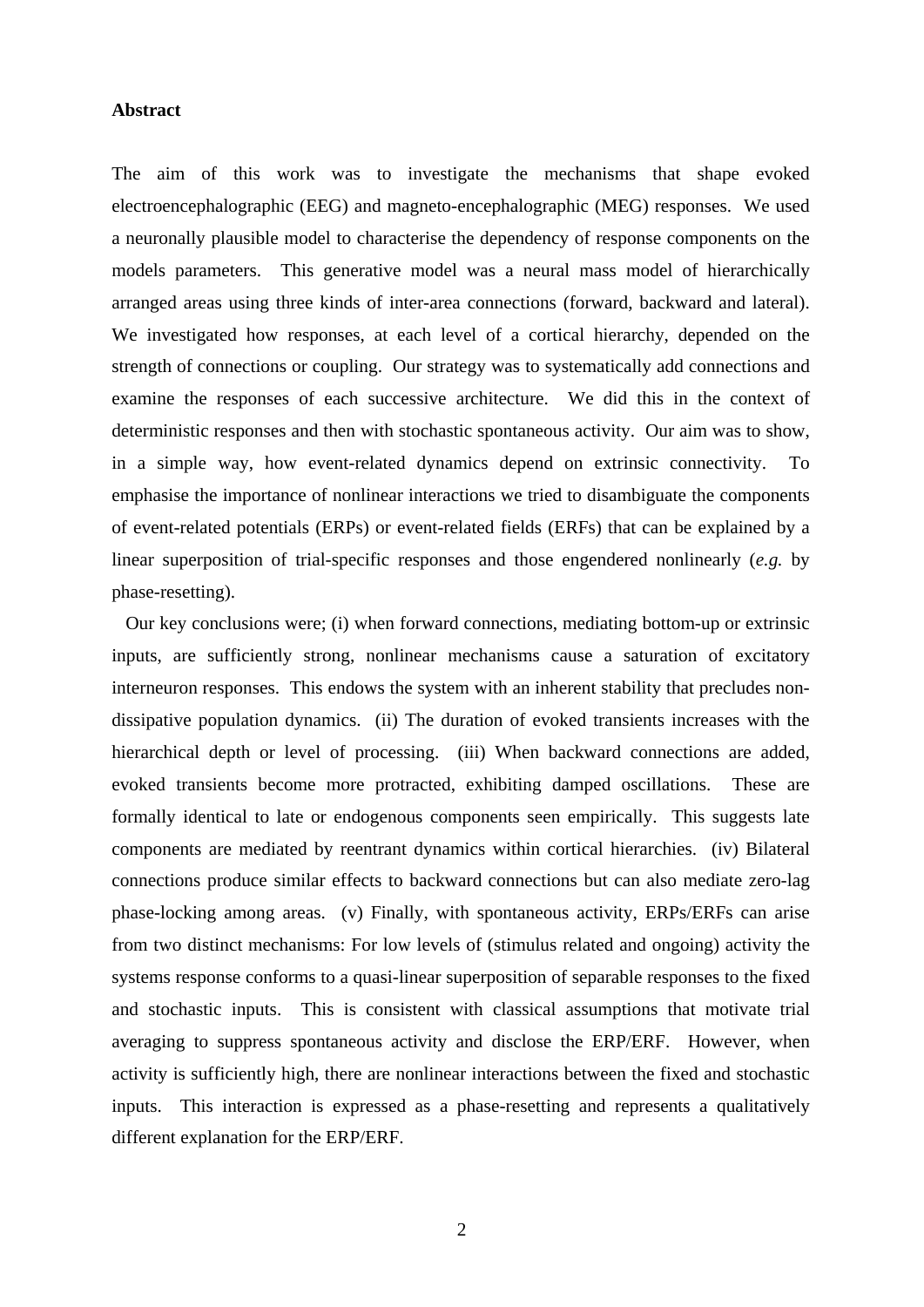#### **1 Introduction**

Classical event-related potentials (ERPs) and event-related fields (ERFs) have been used for decades as putative electrophysiological correlates of perceptual and cognitive operations. However, the exact neurobiological mechanisms underlying their generation are largely unknown. Recently there has been a special interest in the distinction between evoked and induced responses. Evoked responses are disclosed by conventional averaging procedures, whereas the latter usually call for single trial analyses of induced oscillations. In this paper we used neuronal simulations to examine the mechanisms that underpin ERPs/ERFs. In a companion paper we will examine induced responses using time-frequency analyses and other transforms of single trial data.

#### *Neural-mass models*

The complexity of neural networks generating MEG/EEG signals (DeFelipe et al., 2002;Thomson and Deuchars, 1997) is considerable. This means that MEG/EEG observation models rely upon simplifying assumptions and empirical priors (David and Friston, 2003;Freeman, 1978;Valdes et al., 1999;Lopes da Silva et al., 1974;Robinson et al., 2001;Stam et al., 1999;Van Rotterdam et al., 1982;Wendling et al., 2000). The primary aim of this paper is to describe a candidate forward model and establish its face validity. This model was designed to reproduce responses seen empirically and enable mechanistic enquiries into the generation of evoked and induced responses. This is the focus of the current paper. However, we will also use this model in a forthcoming paper as an observation model, allowing its parameters to be inferred from real data (David et al., 2004b). In this context, face validity is especially important.

 Neural-mass models of MEG/EEG usually comprise cortical macro-columns, which can be treated as surrogates for cortical areas and, sometimes, thalamic nuclei. These models use a small number of state variables to represent a neuronal population mean state. This approach, referred to loosely as a mean-field approximation, is efficient when determining the steadystate behaviour of neuronal systems but its accuracy in a dynamic or non-stationary context is less established (Haskell et al., 2001). However, we will assume that the mean field approximation is sufficient for our purposes. The majority of neural mass models of MEG/EEG have been designed to generate alpha rhythms (Lopes da Silva et al., 1974;Jansen and Rit, 1995;Stam et al., 1999;Van Rotterdam et al., 1982). Recent studies have shown that it is possible to reproduce the whole spectrum of MEG/EEG oscillations, using appropriate values of model parameters (David and Friston, 2003;Robinson et al., 2001). In addition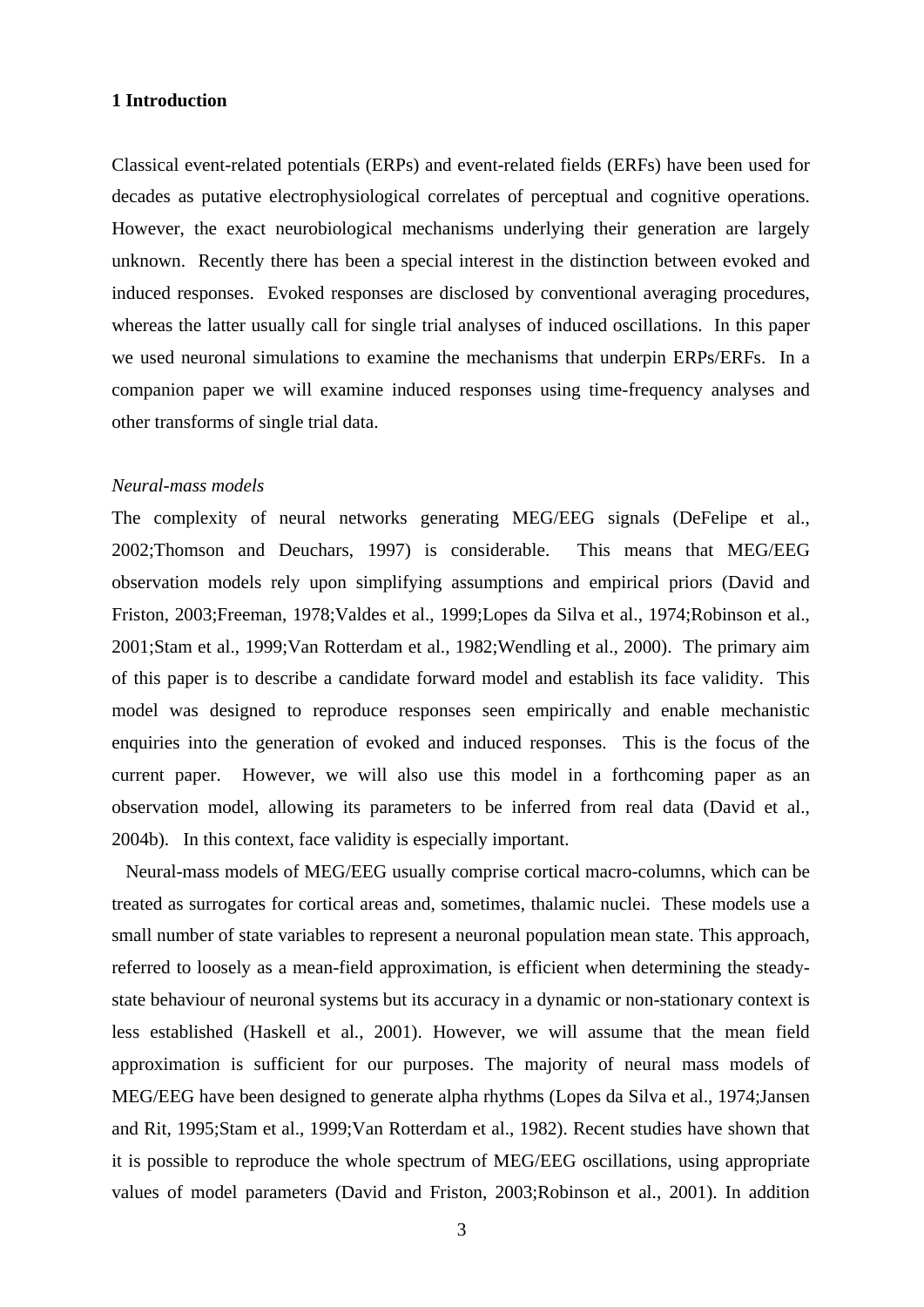these models have been used to test specific hypotheses about brain function, *e.g*. focal attention (Suffczynski et al., 2001). Pathological activity such as epilepsy can also be emulated. This means, in principle, generative models of the sort employed above could be used to characterise the pathophysiological mechanisms underlying seizure activity (Robinson et al., 2002;Wendling et al., 2002).

 To date, modelling event-related activity using neural mass models has received much less attention. An early attempt, in the context of visual ERPs, showed that it was possible to emulate ERP-like damped oscillations (Jansen and Rit, 1995). A more sophisticated thalamocortical model has been used to simulate event-related synchronisation (ERS) and eventrelated desynchronisation (ERD), commonly found in the alpha band (Suffczynski et al., 2001). Finally, it has been shown that model parameters can be adjusted to fit real ERPs (Rennie et al., 2002). These studies (Rennie et al., 2002;Suffczynski et al., 2001), emphasise the role of the thalamo-cortical interactions by modelling the cortex as a single compartment.

#### *Hierarchical models*

It is well-known that the cortex has a hierarchical organisation (Crick and Koch, 1998;Felleman and Van Essen, 1991), comprising bottom-up, top-down and lateral processes that can be understood from an anatomical and cognitive perspective (Engel et al., 2001). We have previously discussed the importance of hierarchical processes, in relation to perceptual inference in the brain, using the intimate relationship between hierarchical models and empirical Bayes (Friston, 2002). The current work was more physiologically motivated. Using a hierarchical neural mass model, we were primarily interested in the effects, on eventrelated MEG/EEG activity, of connections strengths, and how these effects were expressed at different hierarchical levels. In addition, we were interested in how nonlinearities in these connections might be expressed in observed responses.

 The neuronal model described below embodies many neuroanatomic and physiological constraints which lend it a neuronal plausibility. It has been designed to (i) explore emergent behaviours that may help understand empirical phenomena and, critically, (ii) as the basis of dynamic observation models. Although the model comprises coupled systems, the coupling is highly asymmetric and heterogeneous. This contrasts with homogenous and symmetrically coupled map lattices (CML) and globally coupled maps (GCM) encountered in more analytic treatments. Using the concepts of chaotic dynamical systems, GCMs have motivated a view of neuronal dynamics that is cast in terms of high-dimensional transitory dynamics among 'exotic' attractors (Tsuda, 2001). Much of this work rests on uniform coupling, which induces a synchronisation manifold, around which the dynamics play. The ensuing chaotic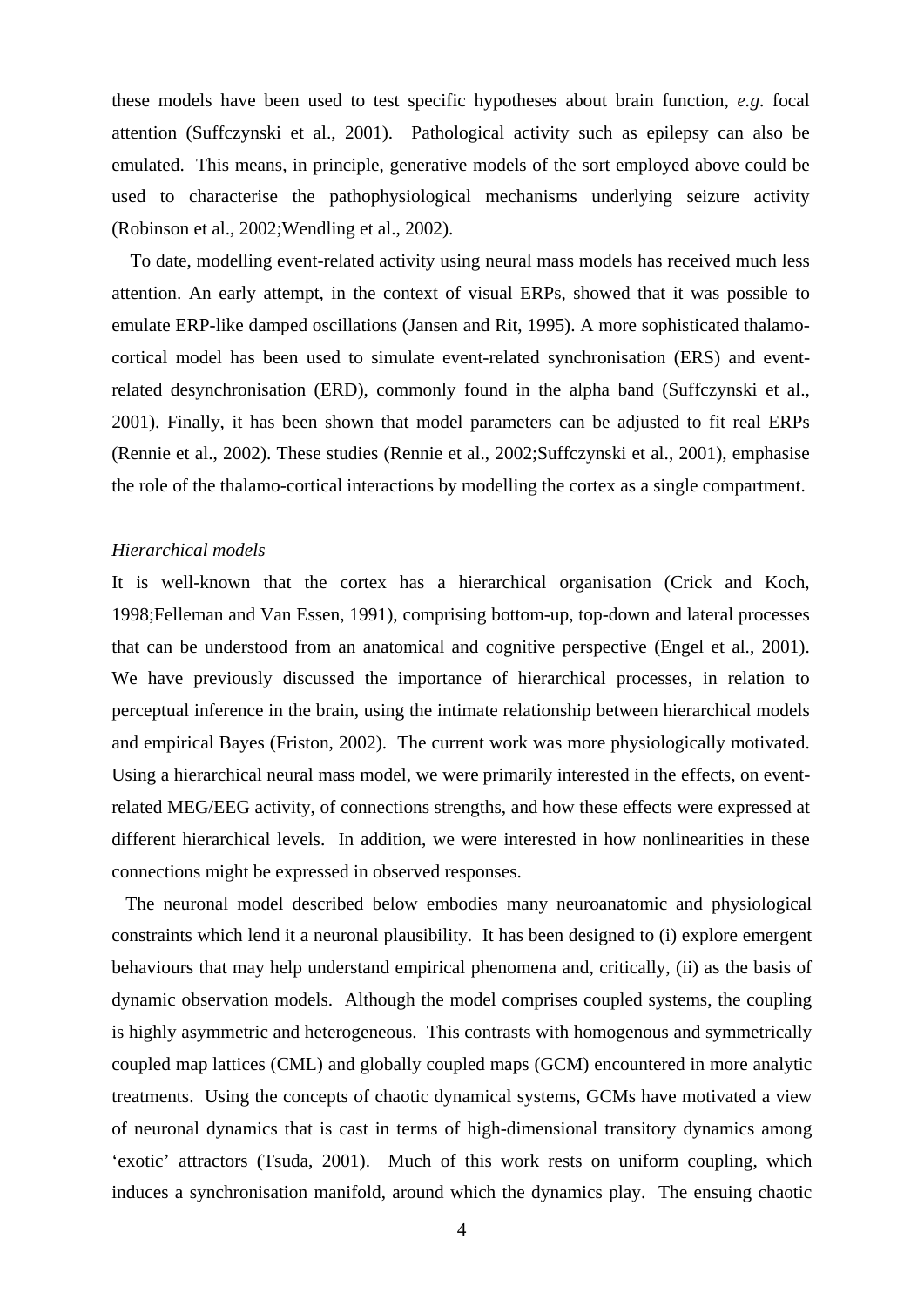itinerancy has many intriguing aspects that can be related to neuronal systems (Breakspear et al., 2003;Kaneko and Tsuda, 2003). However, the focus of this work is not chaotic *itinerancy* but chaotic *transience* (the transient dynamics evoked by perturbations to the systems state), in systems with asymmetric coupling. This focus precludes much of the analytic treatment available for GCMs (but see (Jirsa and Kelso, 2000) for an analytical description of coherent pattern formation in a spatially continuous neural system with a heterogeneous connection topology). However, as we hope to show, simply integrating the model, to simulate responses, can be a revealing exercise.

#### *Mechanisms of ERP/ERF generation; linear or nonlinear?*

It is generally held that an ERP/ERF is the result of averaging a set of discrete stimulusevoked brain transients (Coles and Rugg, 1995). However, several groups (Jansen et al., 2003;Klimesch et al., 2004;Kolev and Yordanova, 1997;Makeig et al., 2002) have suggested that some ERP/ERF components might be generated by stimulus-induced changes in ongoing brain dynamics. This is consistent with views emerging from several neuroscientific fields, suggesting that phase-synchronization, of ongoing rhythms, across different spatio-temporal scales mediates the functional integration necessary to perform higher cognitive tasks (Penny et al., 2002;Varela et al., 2001). In brief, a key issue is the distinction between processes that do and do not rely on phase-resetting of ongoing spontaneous activity. Both can lead to the expression of ERP/ERF components but their mechanisms are very different.

 EEG and MEG signals are effectively ergodic and cancel when averaged over a sufficient number of randomly chosen epochs. The fact that ERPs/ERFs exhibit systematic waveforms, when the epochs are stimulus locked, suggests either a reproducible stimulus-dependent modulation of amplitude or phase-locking of ongoing MEG/EEG activity (Tass, 2003). The key distinction, between these two explanations, is whether the stimulus-related component interacts with ongoing or spontaneous activity. If there is no interaction the spontaneous component will be averaged out, because it has no consistent phase-relationship with stimulus onset. Conversely if there is an interaction, dominant frequencies of the spontaneous activity must experience a phase-change, so that they acquire a degree of phaselocking to the stimulus. Note that phase-resetting is a stronger-requirement than induced oscillations. It requires any induced dynamics to be phase-locked in peristimulus time. In short, phase-resetting is explicitly nonlinear and implies an interaction between stimulusrelated response and ongoing activity. Put simply, this means that the event-related response depends on ongoing activity. This dependency can be assessed with the difference between responses elicited with and without the stimulus (if we could reproduce exactly the same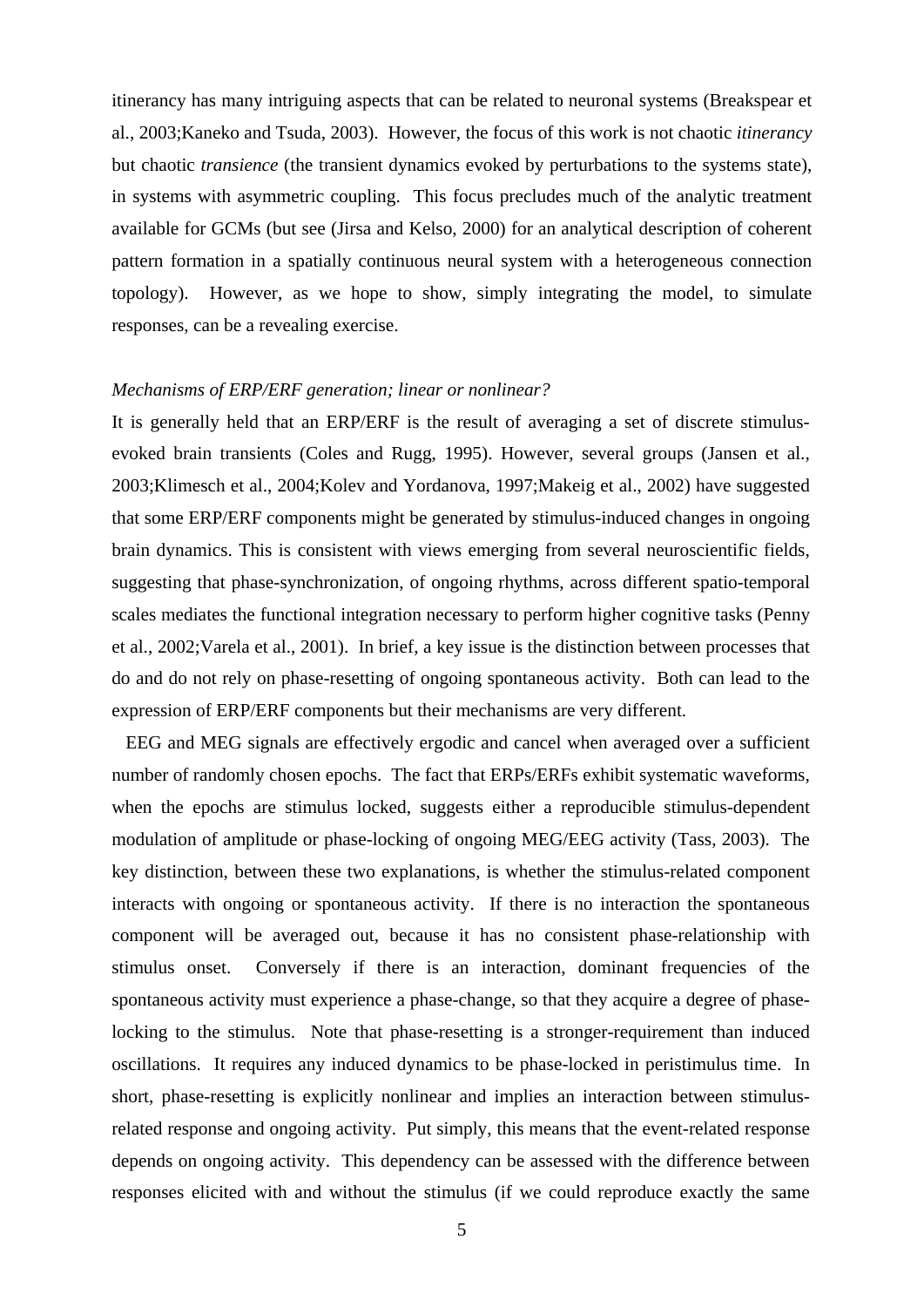ongoing activity). In the absence of interactions there will be no difference. Any difference implies nonlinear interactions. Clearly this cannot be done empirically but it can be pursued using neuronal simulations.

 The secondary aim of the current work was to use realistic neural-mass models of hierarchically organised cortical areas to see whether phase-resetting is an emergent phenomenon and a plausible candidate for causing ERPs/ERFs. Phase-resetting is used in this paper as an interesting example of nonlinear responses that have been observed empirically. We use it to show that nonlinear mechanisms can be usefully explored with neuronal models of the sort developed here. In particular, static nonlinearities, in neuronal mass models, are sufficient to explain phase-resetting. Phase-resetting represents nonlinear behaviour because, in the absence of amplitude changes, phase-changes can only be mediated in a nonlinear way. This is why phase-synchronization plays a central role in detecting nonlinear coupling among sources (Breakspear, 2002;Tass, 2003).

#### *Overview*

 This paper is structured as follows. In the first section we introduce the hierarchical neural mass model used in the remaining sections. It is based on previous neuroanatomic studies by Felleman and van Essen (Felleman and Van Essen, 1991) and work by Jansen and Rit on modelling MEG/EEG data (Jansen and Rit, 1995). In the second section we demonstrate the basic behaviour of the model, by successive elaboration of a cortical hierarchy. We start with forward connections and then add backward and lateral connections. The goal of this approach was to provide an intuitive understanding of MEG/EEG like dynamics generated by coupled nonlinear systems. These simulations were performed in the absence of spontaneous activity. In the third section we examine the interaction between evoked and spontaneous activity, using a representative hierarchical architecture established in the previous section. Finally, we discuss the potential benefits of this modelling approach, for the study of measured MEG/EEG activity.

#### **2 Hierarchical models of event-related MEG/EEG activity**

#### *2.1 Cortico-cortical connections*

Although neural mass models originated in the early 1970's (Freeman, 1978;Lopes da Silva et al., 1974;Wilson and Cowan, 1972), none have addressed explicitly the hierarchical nature of cortical organisation. The minimal model we propose, which accounts for directed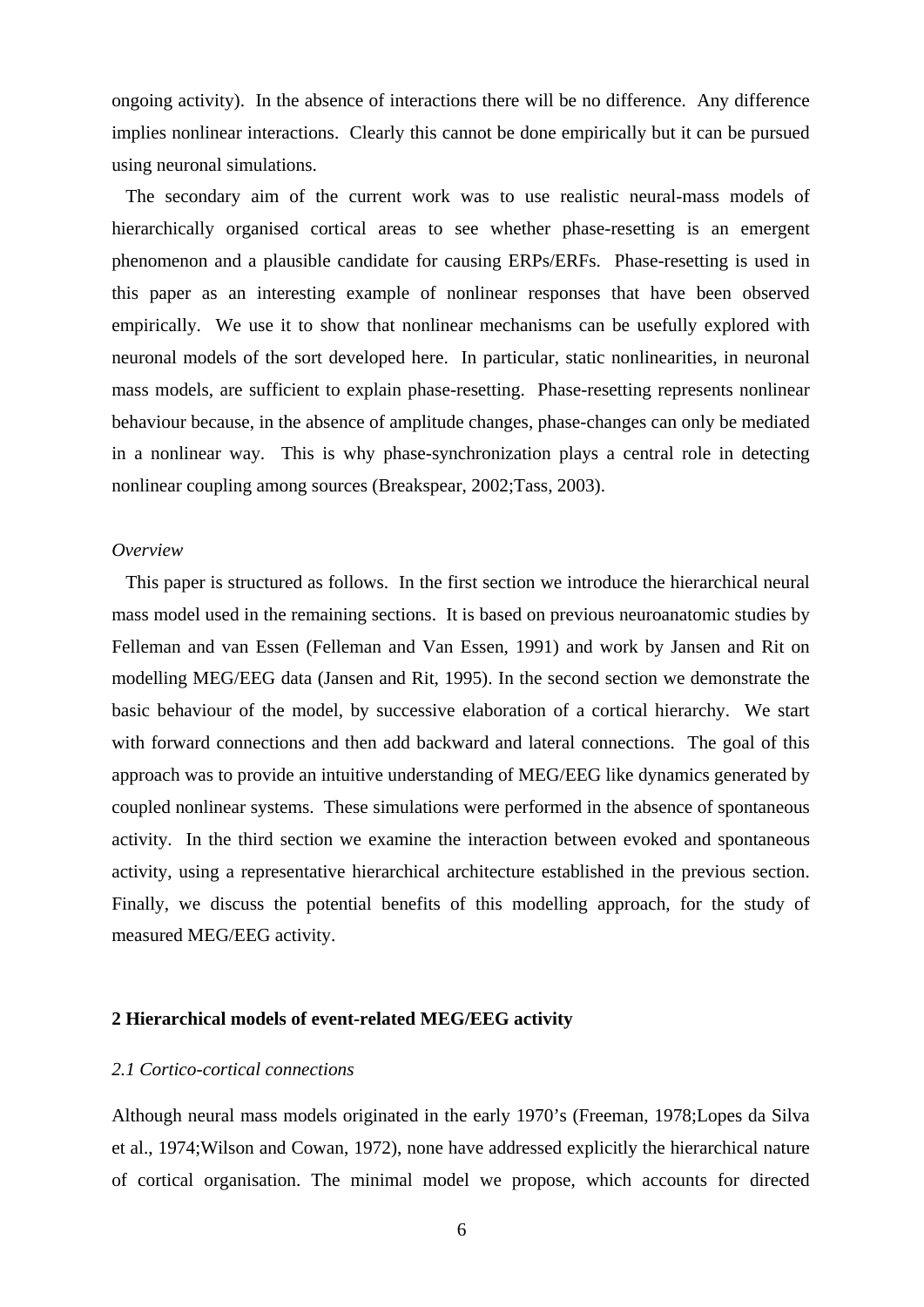extrinsic connections, uses the rules in Felleman and Van Essen, (1991). Extrinsic connections are connections that traverse white matter and connect cortical regions (and subcortical structures). These rules, based upon a tri-partitioning of the cortical sheet (into supra-, infra-granular layers and granular layer 4), have been derived from experimental studies of cat visual cortex. We will assume that they can be generalised to the whole cortex. The ensuing model is general, and can be used to model various cognitive paradigms (David et al., 2004b). However, variability among different cytoarchitectonic regions is restricted to differences in physiological parameters, under the same microcircuitry. Under this simplifying assumption, the connections can be defined as in Figure 1: (i) Bottom-up or forward connections originate in agranular layers and terminate in layer 4. (ii) Top-down or backward connections only connect agranular layers. (iii) Lateral connections originate in agranular layers and target all layers. All these long-range or extrinsic cortico-cortical connections are excitatory and are mediated through the axons of pyramidal cells.

#### Figure 1 about here

 Although the thalamocortical connections have been the focus of several modelling studies, they represent a minority of extrinsic connections: in contrast, it is thought that at least 99% of axons in white matter link cortical areas of the same hemisphere (Abeles, 1991). For this reason, and for simplicity, we do not include the thalamic nuclei in our model. However, they can be included for any application where the role of the thalamus (or other subcortical structure) is thought important.

#### *2.2 Jansen model of a cortical area*

The neocortex is commonly described as a 6-layered structure (DeFelipe et al., 2002). Spiny neurons (pyramidal cells and spiny stellate cells) and smooth neurons are the two major groups of cortical neurons. The majority of cortical neurons are pyramidal cells that are found in layers 2 to 6. Most spiny stellate cells are interneurons that are located in the middle cortical layers. Smooth neurons are essentially GABAergic interneurons distributed in all layers. In general, cortical neurons are thought to be organized into multiple, small repeating microcircuits. In spite of cortical heterogeneity, a common basic microcircuit has emerged. Its skeleton is formed by a pyramidal cell which receives excitatory inputs that originate from extrinsic afferent systems and spiny cells. Inhibitory inputs originate mostly from GABAergic interneurons. These micro-anatomical characteristics have been found in all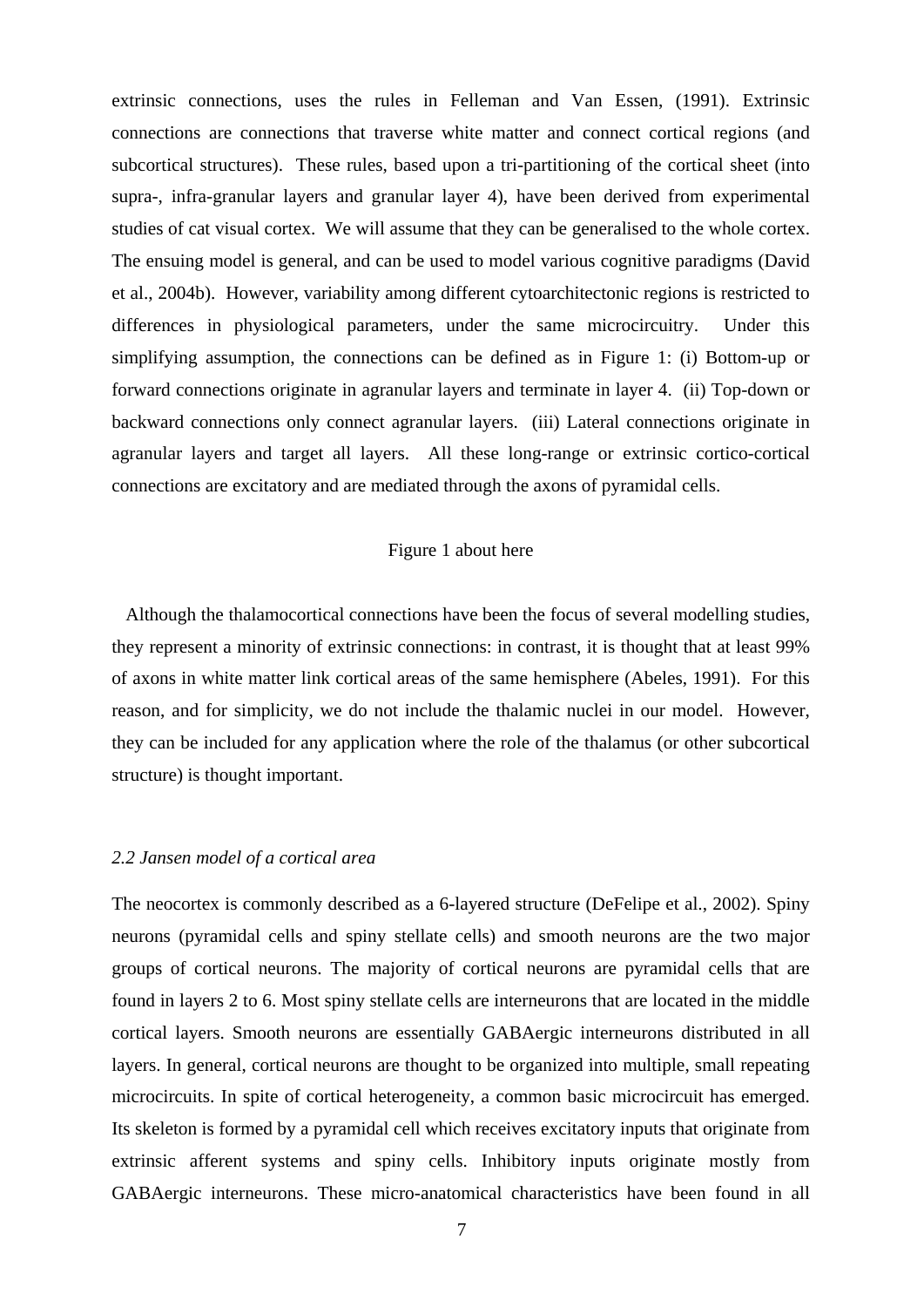cortical areas and species examined so far and, therefore, they can be considered as fundamental aspects of cortical organization (DeFelipe et al., 2002).

 The Jansen model (Jansen and Rit, 1995) follows the microcircuitry described above to emulate the MEG/EEG activity of a cortical area. Consequently, it is particularly well suited to embed in a hierarchical structure. A cortical area is modelled by three subpopulations. A population of excitatory pyramidal (output) cells receives inputs from inhibitory and excitatory populations of interneurons, via intrinsic connections (intrinsic connections are confined to the cortical sheet). Within this model, excitatory interneurons can be regarded as spiny stellate cells found predominantly in layer 4 and in receipt of forward connections (Miller, 2003). Excitatory pyramidal cells and inhibitory interneurons will be considered to occupy agranular layers and receive backward and lateral inputs.

 We have described dynamics of these three subpopulations previously. We will review the model briefly but refer interested reader to (David and Friston, 2003) for more details. The main difference (*c.f*. David and Friston, 2003) is that ERPs/ERFs are modelled as small perturbations around the resting potential. Therefore, all the variables below are zero-mean, centred on the resting state we assumed to be zero. The evolution of population dynamics rests on two operators. The first transforms *p*, the average density of pre-synaptic input arriving at the population, into *v*, the average postsynaptic membrane potential. This is modelled by the linear transformation  $v = h \otimes p$ , where  $\otimes$  denotes convolution and *h* is the impulse response or kernel

$$
h(t) = \begin{cases} \frac{Ht \exp(-t/\tau)}{\tau} & t \ge 0\\ 0 & t < 0 \end{cases} \tag{1}
$$

The excitatory (*e*) and inhibitory (*i*) kernels, *he* and *hi* respectively, are parameterised by *He,i* and  $\tau_{e,i}$  modelling specific properties of inhibition and excitation. The parameters  $H_{e,i}$ control the maximum post-synaptic potential and  $\tau_{e,i}$  are lumped time-constants of passive membrane currents and other spatially distributed delays in the dendritic tree. The second operator transforms the average membrane potential of each subpopulation into an average firing rate. This is assumed to be instantaneous and is described by the sigmoid function

$$
S(v) = \frac{2e_0}{1 + \exp(-rv)} - e_0
$$
 (2)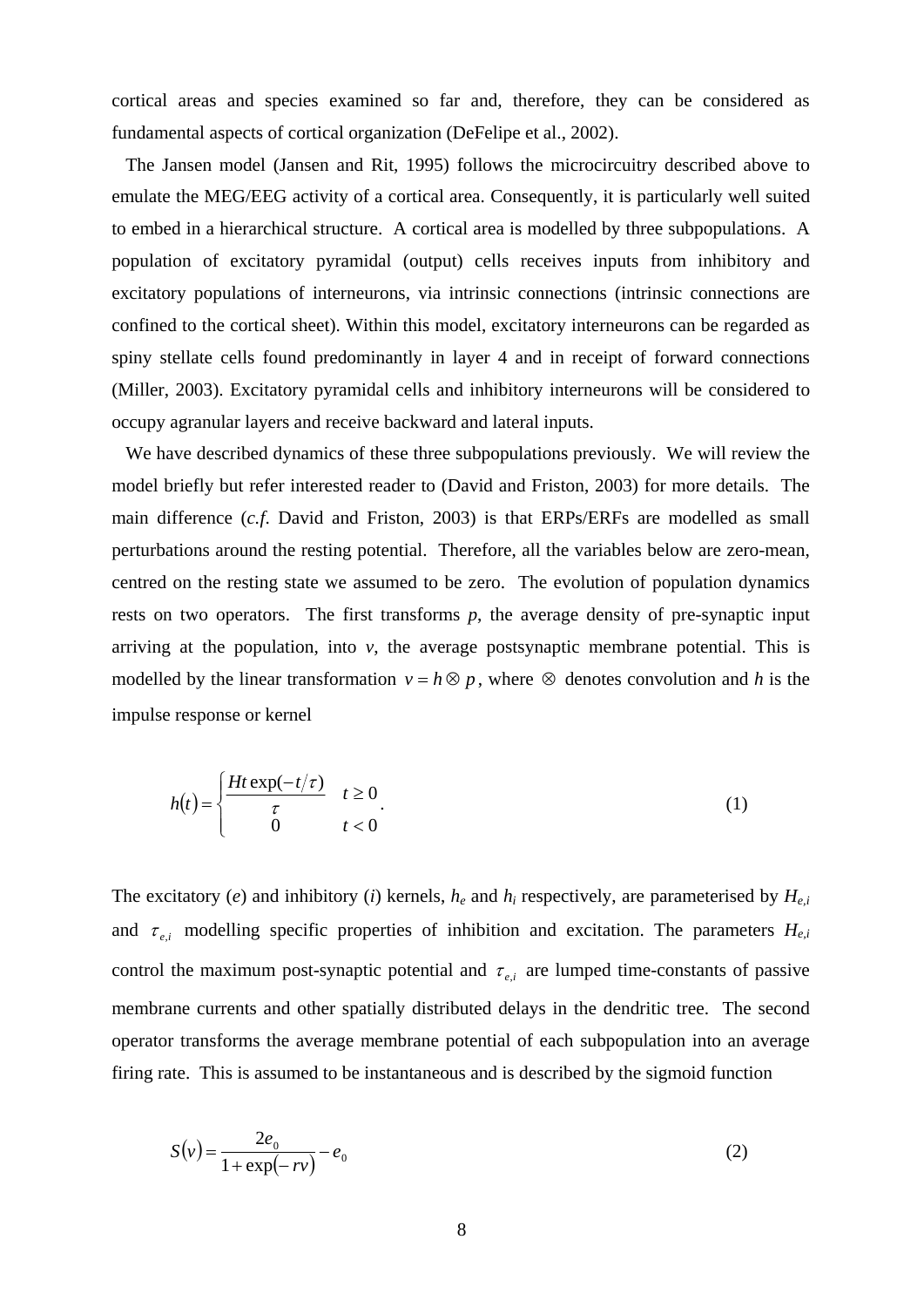where  $e_0$  and  $r$  are parameters that determine its shape ( $e.g.$  voltage sensitivity). It is this function that endows the simulation with nonlinear behaviours that are critical for phenomena like phase-resetting.

Interactions, among the different subpopulations, depend on the constants  $\gamma_i$ , which control the strength of intrinsic connections and the total number of synapses expressed by each subpopulation. The relative values of these constants are fixed, using anatomical information from the literature, as described in (Jansen and Rit, 1995):  $\gamma_2 = 0.8 \gamma_1, \gamma_3 = \gamma_4 = 0.25 \gamma_1$ . The Jansen model is summarised in Figure 2.

#### Figure 2 about here

 We assume MEG/EEG signals are a linear mixture of the average depolarisation of pyramidal cells. This mixture depends upon source lead-fields that model the spatial distribution of the ensuing electromagnetic fields (Baillet et al., 2001). We further assume the depolarisation of pyramidal cells is proportional to the cortical current source densities, which are estimated using inverse solutions (Baillet et al., 2001). Therefore, we consider the indirectly observed 'output' of the Jansen model to be the depolarisation of pyramidal cells. For simplicity, we ignore the effects of instrumental amplifiers and assume that MEG/EEG cortical current densities can be estimated precisely and refer to them as "MEG/EEG signals". Thus, unless otherwise specified, signals are simply the depolarisation of pyramidal cells.

 For given synaptic kernels *h* and sigmoid functions *S*, the Jansen model can reproduce a large variety of MEG/EEG-like waveforms (David and Friston, 2003;Jansen and Rit, 1995;Wendling et al., 2000). Although we have presented the dynamics in terms of a convolution operator and static nonlinearly, the integration of the model actually proceeds using the equivalent differential equations. These are provided in the Appendix. Being able to formulate the model in terms of differential equations is important for extending the neural mass formulation used here to a true mean field approximation using the Fokker-Plank formalism (De Groff et al., 1993; Fourcaud and Brunel, 2002). This will be the subject of a future communication (Harrison *et al* in preparation).

#### *2.3 Hierarchical extension of the Jansen model*

Using the connection rules above, it is straightforward to construct hierarchical corticocortical networks using Jansen models of cortical areas. The different types of connections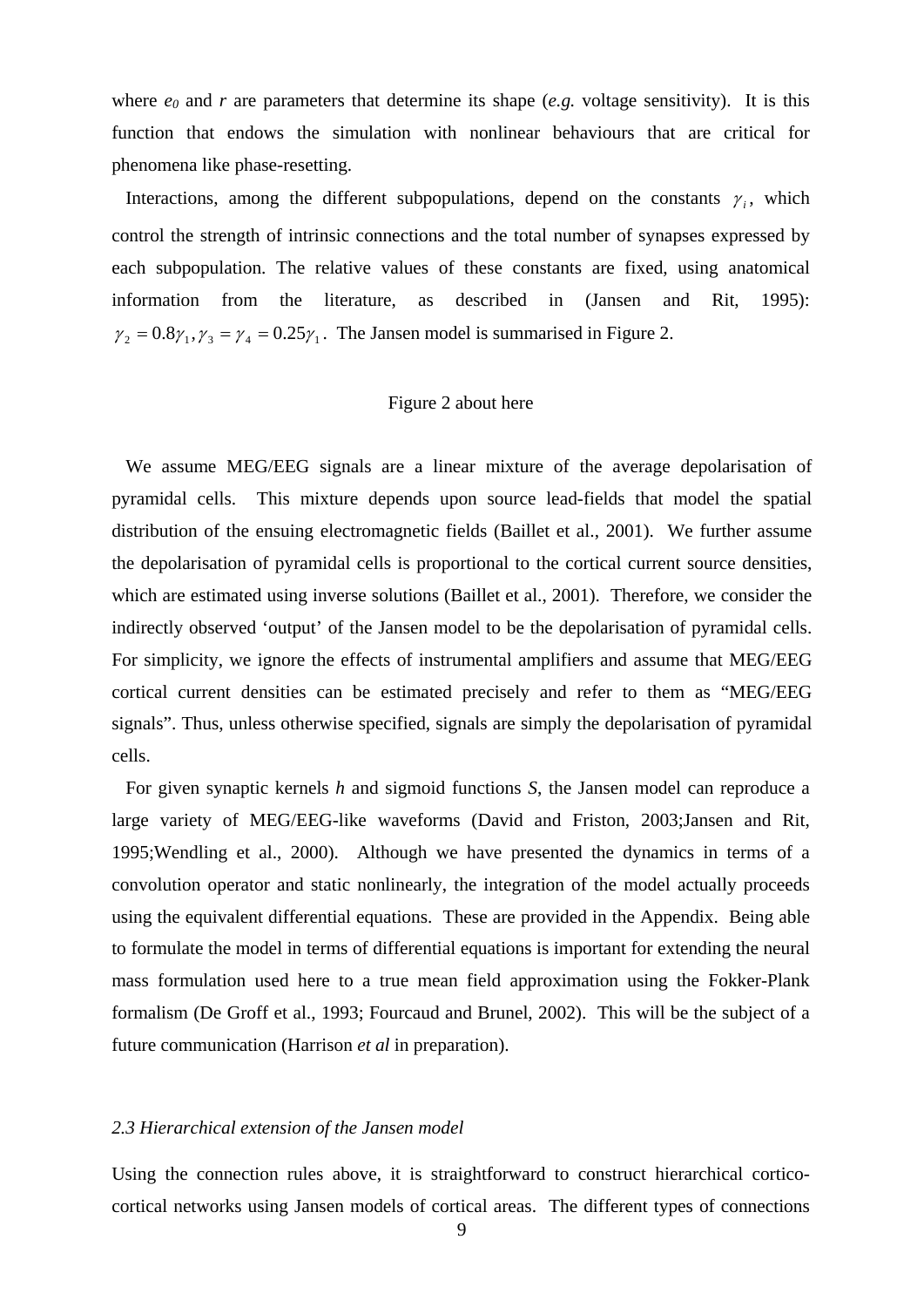are shown in Figure 3, in terms of connections among the three subpopulations. To model event-related responses, the network receives inputs via input connections. These connections are exactly the same as forward connections delivering fixed or stochastic inputs  *to the spiny stellate cells in layer 4. In the present context they can be regarded as* connections from thalamic or geniculate nuclei. Inputs *u* can model incoming stimuli and stochastic background activity. The influence of the *i*th input is controlled by the parameter *ci*.

#### Figure 3 about here

 Connections among areas are mediated by long-range excitatory (glutaminergic) pathways. As discussed in section 2.1, we consider three types of extrinsic connections (Figure 3): forward, backward, and lateral. The strength of each type of connection is controlled by a coupling parameter *a*:  $a^F$  for forward,  $a^B$  for backward and  $a^L$  for lateral. We model propagation delays for these connections (see Appendix).

 Using these connections, hierarchical cortical models for MEG/EEG can be constructed to test various hypotheses, and represent examples of dynamic causal models (Friston et al., 2003). The causal model here is a multiple-input multiple-output system that comprises *m* inputs and *l* outputs with one output per region. The *m* inputs correspond to designed causes (e.g., stimulus functions encoding the occurrence of events) or stochastic processes modelling background activity. In principle, each input could have direct access to every region. However, in practice the effects of inputs are usually restricted to a single input region, usually the lowest in the hierarchy. Each of the *l* regions produces a measured output that corresponds to the MEG/EEG signal. Each region has five  $(H_e, \tau_e, \gamma_1)$  intrinsic parameters such as the membrane time constants described above. These play a crucial role in generating regional responses. However, in the present study, we will consider them fixed and focus on the extrinsic coupling parameters or effective connectivity. These are the matrices *C*,  $A^F$ ,  $A^B$  and  $A^L$  that contain the coupling parameters *c*,  $a^F$ ,  $a^B$  and  $a^L$ . The values of these parameters, used in the following simulations, are provided in the Appendix and in Figure captions.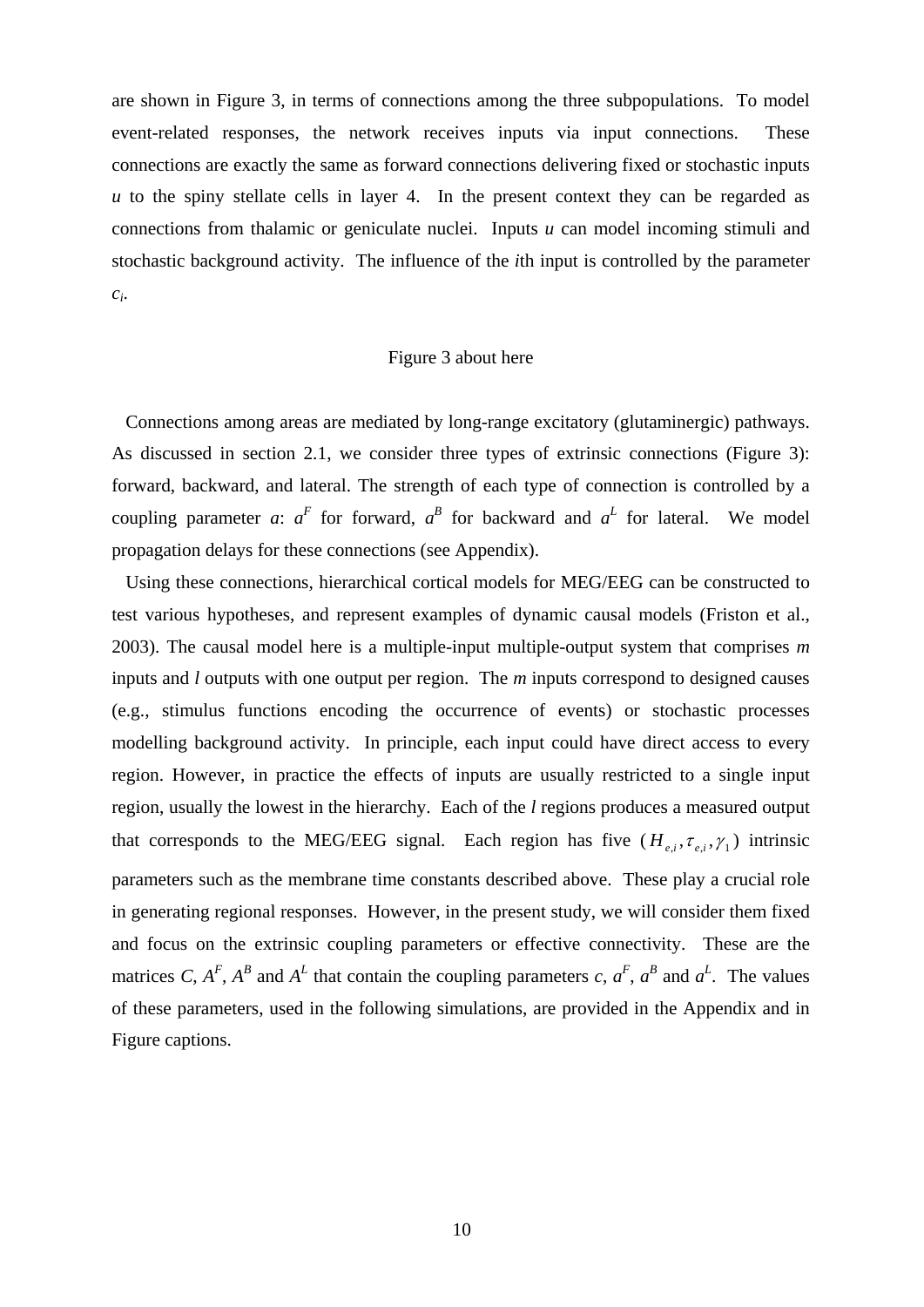#### **3 Input-output behaviour**

In this section we characterise the input-output behaviour of a series of canonical networks in terms of their impulse response functions. This is effectively the response (mean depolarisation of pyramidal subpopulations) to a delta-function-input or impulse. The simulations of this section can be regarded modelling event-related responses to events of short duration, in the absence of spontaneous activity or stochastic input. In the next section we will use more realistic inputs that comprise both stimulus-related and stochastic components.

#### *3.1 The effects of inputs*

Inputs *u* act directly on the spiny stellate neurons of layer 4. Their influence is mediated by the forward connections parameterised by the matrix C. When these connections are sufficiently strong, the output of the spiny stellate subpopulation saturates, due to the nonlinear sigmoid function in (2). This nonlinearly has important consequences for eventrelated responses and the ensuing dynamics. In brief, the form of the impulse response function changes qualitatively with input strength. To illustrate this point, we modelled a single area, which received an impulse at time zero and calculated the corresponding response for different values of *c* (Figure 4). With weak inputs, the response is linear, leading to a linear relationship between *c* and peak MEG/EEG responses. However, with large values of *c* neuronal activity leaves the linear domain of the sigmoid function in (2), the spiking saturates and the shape of the evoked response changes.

#### Figure 4 about here

 This behaviour is not surprising and simply reflects the nonlinear relationship between firing rates and postsynaptic depolarisation modelled by the nonlinearity. This nonlinearity causes saturation in the responses of units to intrinsic and extrinsic inputs. For example, when the input is strong enough to saturate spiny stellate spiking, the pyramidal response exhibits a short plateau (right panel in Figure 4). This saturation persists until the membrane potential of spiny stellate cells returns to its resting state. The sigmoid function models phenomenon; (i) at the single unit level, like refractoriness and spike rate adaptation and (ii) aspects of neuronal ensembles at the population level, like the distribution of thresholds involved in the generation of action potentials. The ensuing behaviour confers an inherent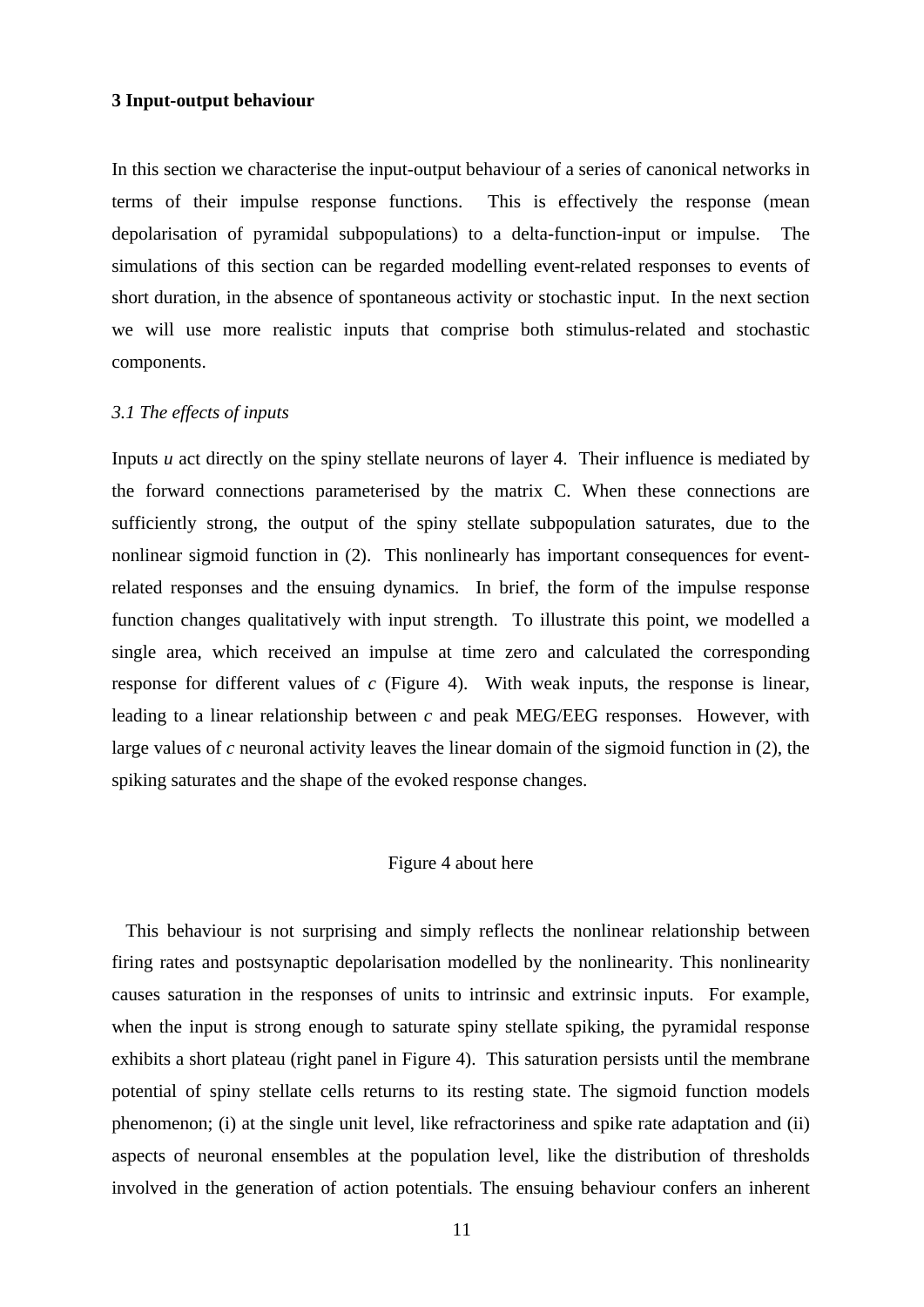stability on dynamics because it is recapitulated in the response to all bottom-up influences, as shown next.

#### *3.2 Bottom-up effects*

The targets of the forward connections and extrinsic inputs are identical. Therefore, the effects of *c* and  $a<sup>F</sup>$  on event-related responses, are exactly the same. Figure 5 shows the simplest case of two areas (area 1 drives area 2). The difference, in relation to the previous configuration, is that area 1 has a gating effect. This is basically a low-pass filter, which leads to greater variation of the response in area 2, relative to responses elicited by direct input to area 2 (c.f. Figure 4) . For instance, the small negative response component in area 1, which follows the first positive deflection, is dramatically enhanced in area 2 for strong forward couplings. Again, this reflects the nonlinear behaviour of subpopulations responding to synaptic inputs.

#### Figure 5 about here

#### *3.2.1 Level in hierarchy*

As mentioned above, activity is subject to low-pass filtering, by synaptic processes, each time encounters a cortical region. A simple and intuitive consequence of this is that the form of event-related responses changes with each successive convolution in the hierarchy. To illustrate this point, we consider a feedforward configuration composed of five regions (Figure 6). We see in Figure 6 that, in addition to the propagation lag that delays the waveform at each level, the event-related response is more enduring and dispersed in higherlevel areas. A useful heuristic here is that late components of evoked responses may reflect hierarchical processing at a deeper level. This effect is independent of synaptic time constants and connectivity parameters.

#### Figure 6 about here

 This simple delay and dispersion is not necessarily seen with more realistic configurations that involve top-down effects. In this context, late response components in higher cortical areas can reenter (Edelman, 1993) lower levels engendering complicated and realistic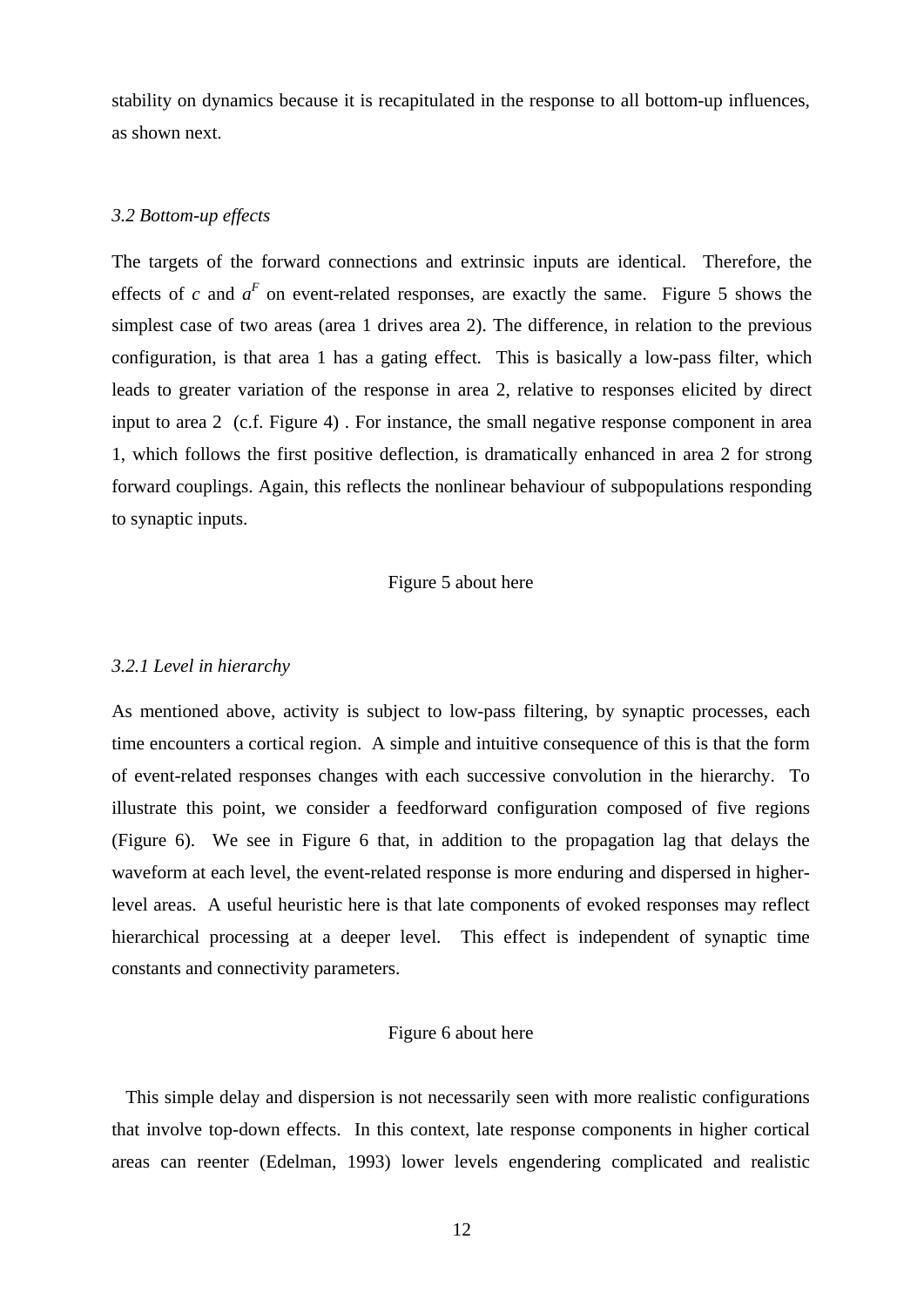impulse response functions. In the reminder of this section we look at the effects of adding backward and then lateral connections to the forward architecture considered above.

#### *3.3 Top-down effects*

1

Top-down connections mediate influences from high to low-level regions. Incoming sensory information is promulgated through the hierarchy via forward, and possibly lateral, connections to high-level areas. To demonstrate the effect of backward connections on MEG/EEG, we will consider a minimal configuration composed of two areas (Figure 7). The fact that the forward and backward connections are different renders this functionally asymmetric architecture hierarchical. Although asymmetric, the presence of forward and backward connections creates loops. This induces stability issues as shown in Figure 7: when backward connections are made stronger, damped oscillations  $(a^B=1; a^B=10)$  are transformed into oscillations which ultimately stabilise  $(a^B = 50)$  because of the saturation described in the previous subsection. Therefore, with  $a^B = 50$ , the stable attractor is a limit cycle and the resting state point attractor looses it dynamic stability. The dependence of oscillations on layers, loops and propagation delays has been the subject of much study in computational models (Lumer et al., 1997).

#### Figure 7 about here

 From a neurobiological perceptive, the most interesting behaviours are shown just prior to this phase-transition<sup>1</sup> when damped oscillations are evident. Note that the peaks of the evoked response, in this domain, occur every 100 milliseconds or so. This emulates the expression of late components seen empirically, such as the N300 or P400. The key point here is that late components, in the EEG/MEG, may reflect reentrant effects mediated by backward connections in hierarchical architectures. This observation fits comfortably with the notion that late EEG/MEG components reflect endogenous processing and depend explicitly on top-down effects. In short, late components may depend on backward connections and reflect a reentry of dynamics to hierarchically lower processing areas. This

 $<sup>1</sup>$  A phase-transition refers to the qualitative change in the systems attractor caused by changes in the systems</sup> parameters, here the coupling parameters. In the present context, increasing the backward coupling causes the point attractor to loose its dynamic stability (stability under small perturbations) and the emergence of a limitcycle attractor. The nature of the phase-transition is usually assessed in terms of Lyapunov exponents (eigenvalues of the systems Jacobian  $\partial f / \partial x$ ). When the system has a point attractor the imaginary part of the principal or largest exponent is zero. A limit cycle has non-zero imaginary parts and chaotic attractors have at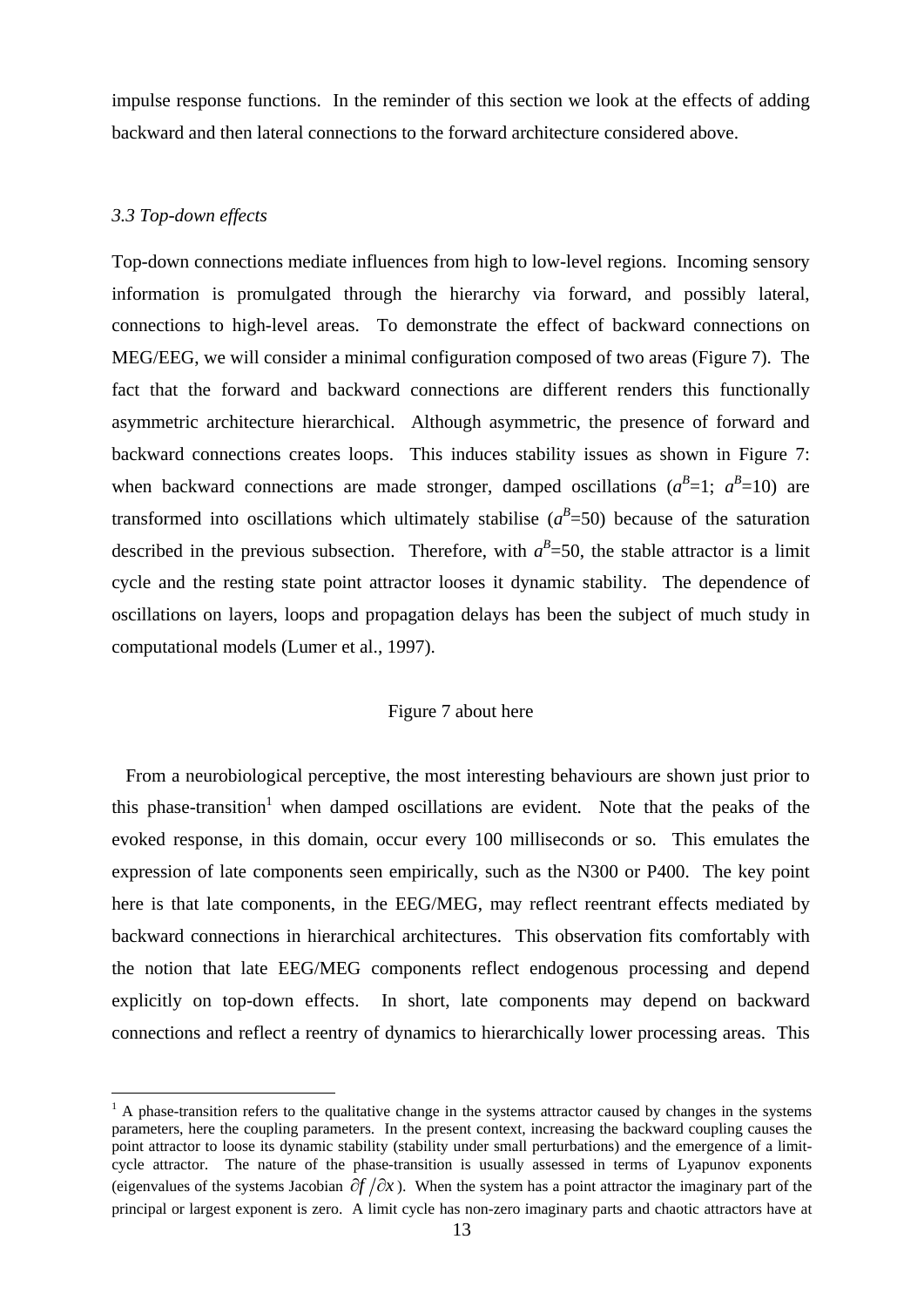dependency can be seen clearly by comparing the two left-hand panels in Figure 7 that show the emergence of late components on increasing the backward connection from one to ten.

 The phase transition from damped late components to oscillations is critical. Before the transition the system is controllable. This means that the response can be determined analytically given the input. As discussed in (Friston, 2000a) long impulse responses endow the brain with a 'memory' of past inputs that enables perceptual processing of temporally extended events. In (Friston, 2000b) this was demonstrated using a Volterra kernel formulation and the simulation of spatiotemporal receptive fields in the visual system. However, after the transition it is no longer possible to determine when the input occurred given the output. This violates the principle of maximum information transfer (Linsker, 1990) and precludes this sort of response in the brain. In short, it is likely that reentrant dynamics prolong neuronal transients but will stop short of incurring a phase-transition to oscillations. If this phase transition occurs it is likely to be short-lived or pathological (*e.g.* photosensitive seizure activity).

 It should be noted that the oscillations in the right hand panels of Figure 7 do *not* represent a mechanism for induced oscillations. The oscillations here are deterministic component of the systems impulse response function and are time-locked to the stimulus. Induced oscillations, by definition, are not time-locked to the stimulus and probably arise from a stimulus-related change in the system's control parameters (*i.e.* short-term changes in connectivity). We will return to this point later.

#### *3.4 Lateral connections*

Lateral connections link different regions at the same level in the hierarchy. They can be unidirectional or bidirectional as shown for the model in Figure 8 with two areas. The main difference between forward and unidirectional lateral connections is that the latter target pyramidal cells. This means that the MEG/EEG signal is not so constrained by nonlinear saturation in layer 4 units. Therefore, as shown in Figure 8a, the event-related response does not saturate for strong lateral connectivity values  $a^L$ . On the other hand, bilateral connections and hierarchical connections are differentiated by the fact that bilateral connections are completely symmetric, which enables them to create a synchronisation manifold (Breakspear and Terry, 2002;Breakspear, 2002). A comparison of Figure 8b and Figure 7 shows that a special aspect of bilateral connections is their ability to support dynamics that are in phase.

least one real positive exponent. We do not present a stability analysis or the Lyapunov exponents in this work, because the phase-transitions are self-evident in the trajectories of the system.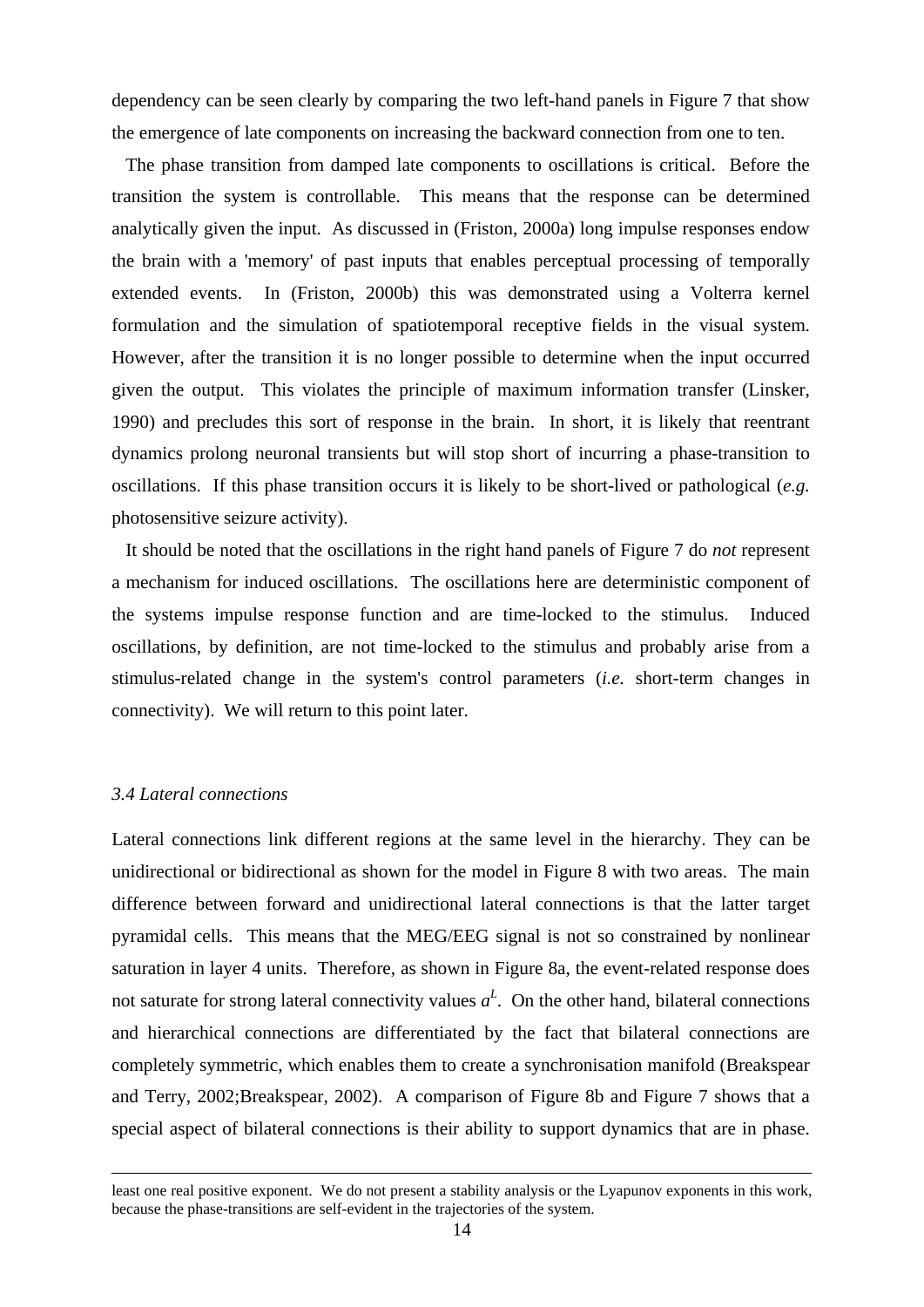This sort of zero-lag phase-synchronisation is commonplace in the brain. Its mediation by lateral connections in this model concurs with previous modelling studies of zero-lag coupling in triplets of cortical areas that involve at least one set of bilateral or reciprocal connections (Chawla et al., 2001). For very large values of  $a<sup>L</sup>$ , architectures with bilateral connections are highly nonlinear and eventually undergo a second phase transition (see Figure 8b).

#### Figure 8 about here

 In this section we have provided a deterministic characterisation of simple hierarchical models in terms of their impulse responses. We have tried to show that the model exhibits a degree of face validity in relation to real evoked responses and have related certain mechanistic aspects to previous modelling work to provide some construct validity. We now turn to the secondary biological focus of this paper; namely the plausibility of nonlinear mechanisms that might explain ERP/ERF components.

#### **4 Ongoing and event-related activity**

So far, we have considered noise-free systems. Event-related responses were modelled in terms of deterministic impulse responses that were unique to a given neuronal configuration. In this context it is not necessary to evoke the notion of averaging. However, real MEG/EEG signals show a great variability from trial to trial (Arieli et al., 1996). In this section we model this variability by adding a stochastic component (a zero-mean Gaussian process) to the input *u*. The output corresponding to a stochastic input is referred to ongoing activity, *i.e.* oscillations in the MEG/EEG signal that share no phase relationship with the stimulus. This does not mean that ongoing activity should be considered as noise, just that there is no obvious stimulus-related structure.

#### *4.1 Ongoing activity*

Ongoing activity is shaped by the same nonlinear convolution experienced by deterministic inputs. In the context of stationary inputs, the outputs can be characterised in terms of their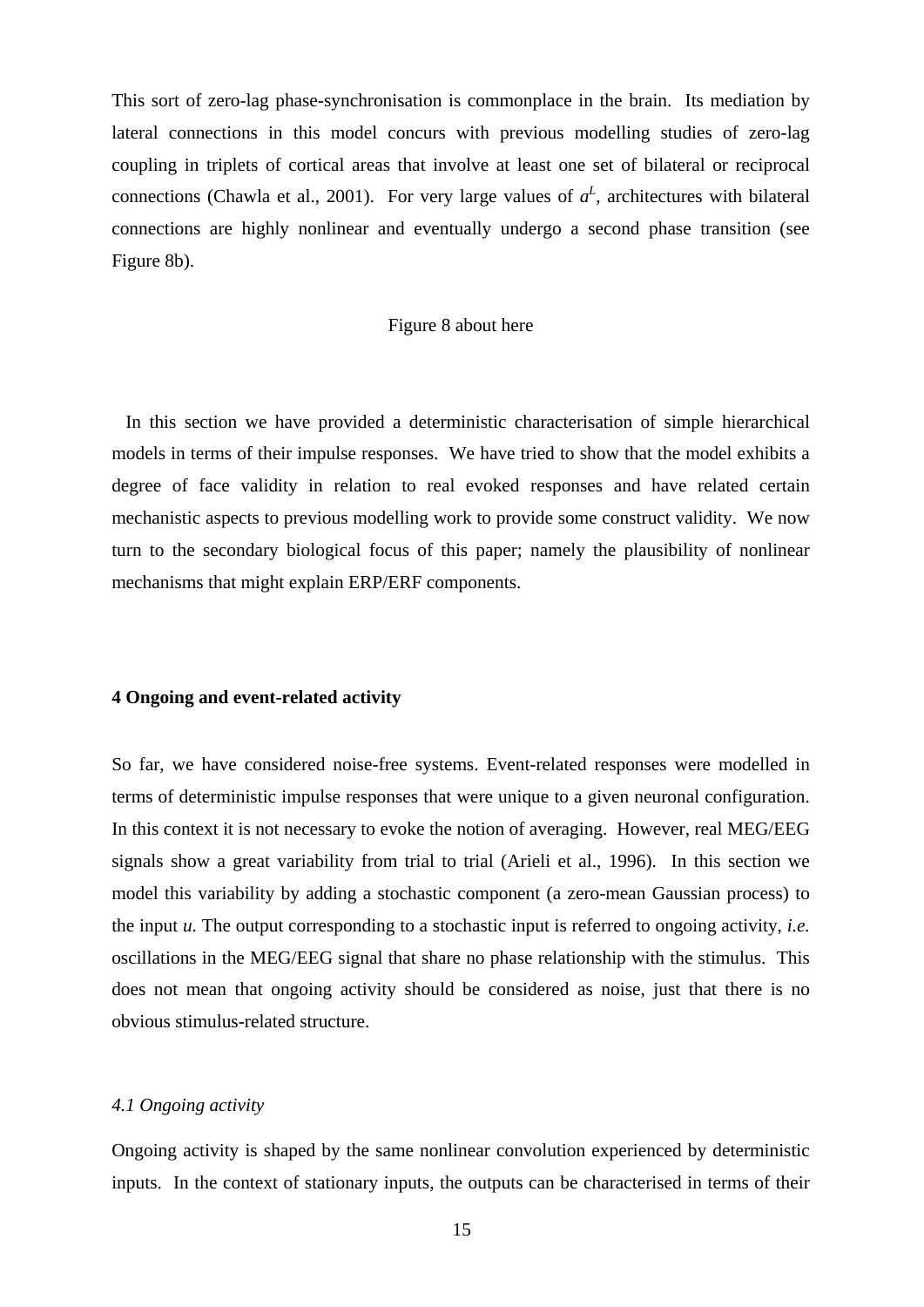spectral properties, which are determined by the generalised transfer functions of the Volterra kernels associated with any controllable analytic system. The impulse response function is the first-order kernel. As soon as the connectivity parameters of a hierarchical network change, the principal modes of this network, defined by the principal frequencies of oscillations, are modulated (David and Friston, 2003). As an illustration, let us consider the simple hierarchical model of two cortical areas established in the previous section (Figure 9) with two configurations, which differ in the strength of backward connections  $(a^B=1)$  and  $a^{B}=10$ ). The corresponding frequency spectra, of pyramidal cell depolarisation of the two areas, show that the change in connectivity induces a profound modulation of their spectral profile. As one might intuit, increasing backward connections induce a peak at the same frequency of the damped oscillations in the impulse response function. This is an important aspect of ongoing activity in the sense that its spectral behaviour may be very close to that of evoked transients as shown in (Makeig et al., 2002).

#### Figure 9 about here

#### *4.2 Induced vs. evoked dynamics*

This modulation of oscillatory dynamics, by the systems coupling parameters, provides a natural model for event-related changes in rhythmic activity. This phenomenon is known as event-related synchronisation (ERS) in frequency bands showing an evoked increase in power, or conversely, event-related desynchronisation (ERD) for decreases (Basar, 1980;Pfurtscheller and Lopes da Silva, 1999). In light of the above connectivity-dependent changes in power, ERD and ERS may reflect the dynamics *induced* by *evoked* changes in short-term plasticity. The key difference between evoked and induced transients relates to the presence or absence of changes in the systems control parameters, here connectivity or synaptic efficacy. Evoked changes are not necessarily associated with parameter changes and any complicated response can be ascribed to transients that arise as the systems trajectory returns to its attractor. Conversely, induced responses arise from perturbation of the attractor manifold itself, by changes in the parameters and ensuing changes in the dynamics. This distinction was discussed in (Friston, 1997) in relation to MEG dynamics and modelled using asymmetric connections between two areas in (Friston, 2000a).

 Empirically, the ERS/ERD approach is used to look for MEG/EEG power changes of rhythmic activity induced by external events. This phenomenon has been modelled, in the case of alpha rhythms, by a computational model of thalamocortical networks (Suffczynski et al., 2001). It has been shown that a key mechanism is the modulation of functional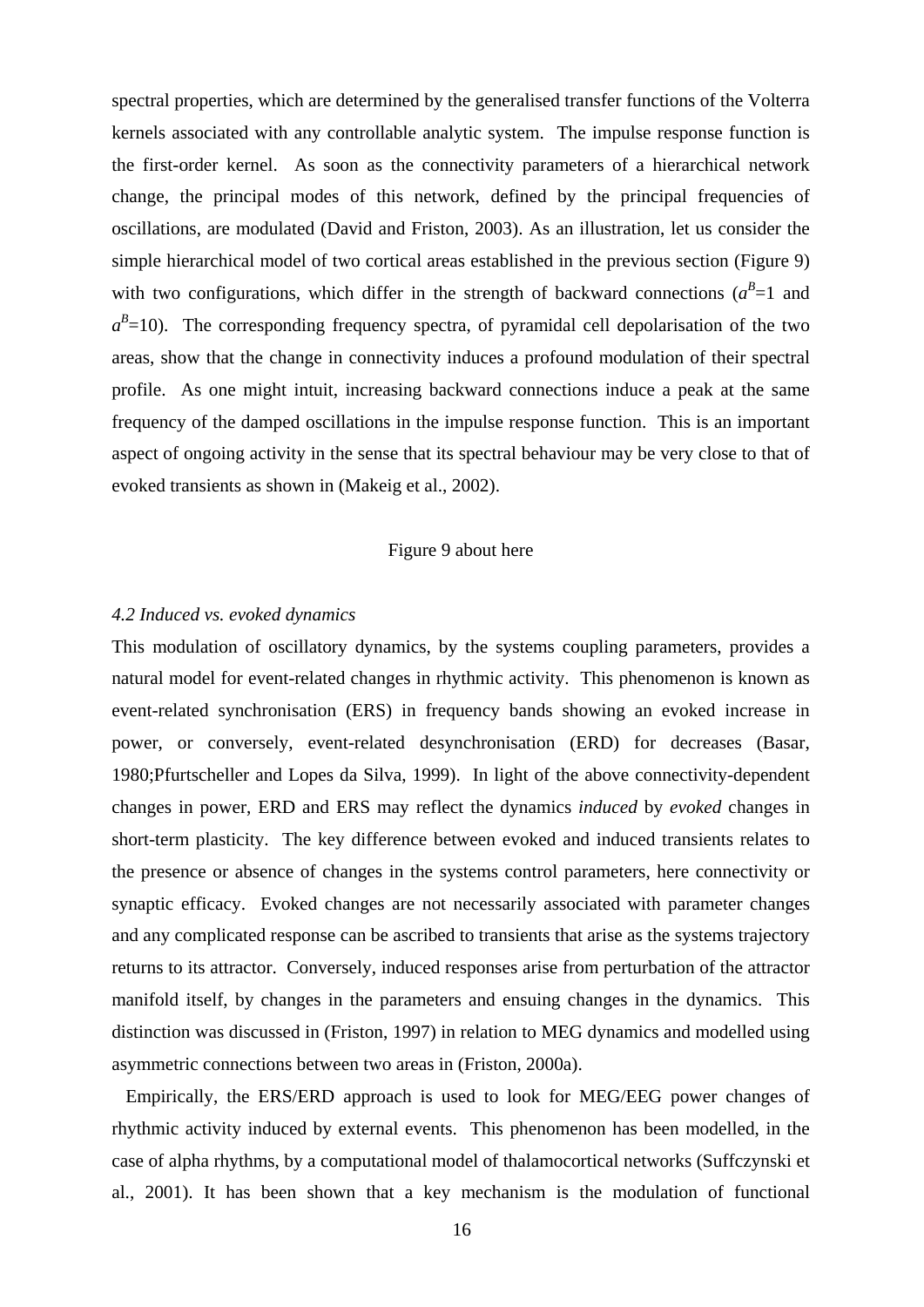interaction between populations of thalamocortical cells and the reticular nucleus. This and related issues will be addressed in a subsequent paper on induced responses. Here we focus on evoked changes.

 The present analysis concludes by examining the sensitivity of evoked transients to state changes caused by ongoing activity, when the parameters are held constant. In particular we see if this sensitivity can be expressed as phase-resetting. The key issue here is the presence of nonlinear interactions between the current state of the system and its perturbation by a stimulus.

#### *4.3 Phase-resetting and nonlinear interactions.*

In the following, we investigate the effect of ongoing activity, on stimulus-dependent responses, to reconcile apparently contradictory conclusions from studies of event-related potentials. On one hand, classical studies have shown that event-related potentials are associated with amplitude changes in the MEG/EEG signal that represent a linear summation of an impulse response and ongoing activity (Arieli et al., 1996;Shah et al., 2004). In this scheme, the variability at the single-trial level is due to, and only to, ongoing activity, which is removed after averaging to estimate the impulse response. On the other hand, it has been hypothesised that event-related waveforms, obtained after averaging, could be due to a phase-resetting of ongoing activity with no necessary change in the amplitude (*i.e*. power) of any stimulus locked transient (Jansen et al., 2003;Makeig et al., 2002). Although mathematically well defined, the neural mechanisms that could instantiate phase-resetting of ongoing activity are unknown.

We will take phase-resetting to imply a nonlinear interaction between ongoing activity and stimulus-related input that results in phase-locking to stimulus onset. Although phase*locking* can be produced by evoking oscillatory transients (i.e. amplitude modulation) this mechanism involves no change or *resetting* of the ongoing dynamics. To assess the contribution of phase-resetting in our simulations we therefore need to look for interactions between ongoing and stimulus-related inputs that produced phase-locking in the outputs. As mentioned in the introduction this was addressed, in a simple way, by subtracting the response to ongoing activity alone from the response to a mixture of ongoing activity and stimulus input. In the absence of interactions this difference (the evoked response) should be the same. On the other hand, if interactions are prevalent, the difference should change with each realisation of ongoing activity. We performed these analyses with different levels of input and assessed the degree of phase-locking in the outputs with the phase-locking value (PLV) (Lachaux et al., 1999; Tallon-Baudry et al., 1996):  $PLV(t) = |\langle \exp(j\phi(t)) \rangle_{\text{trials}}|$  where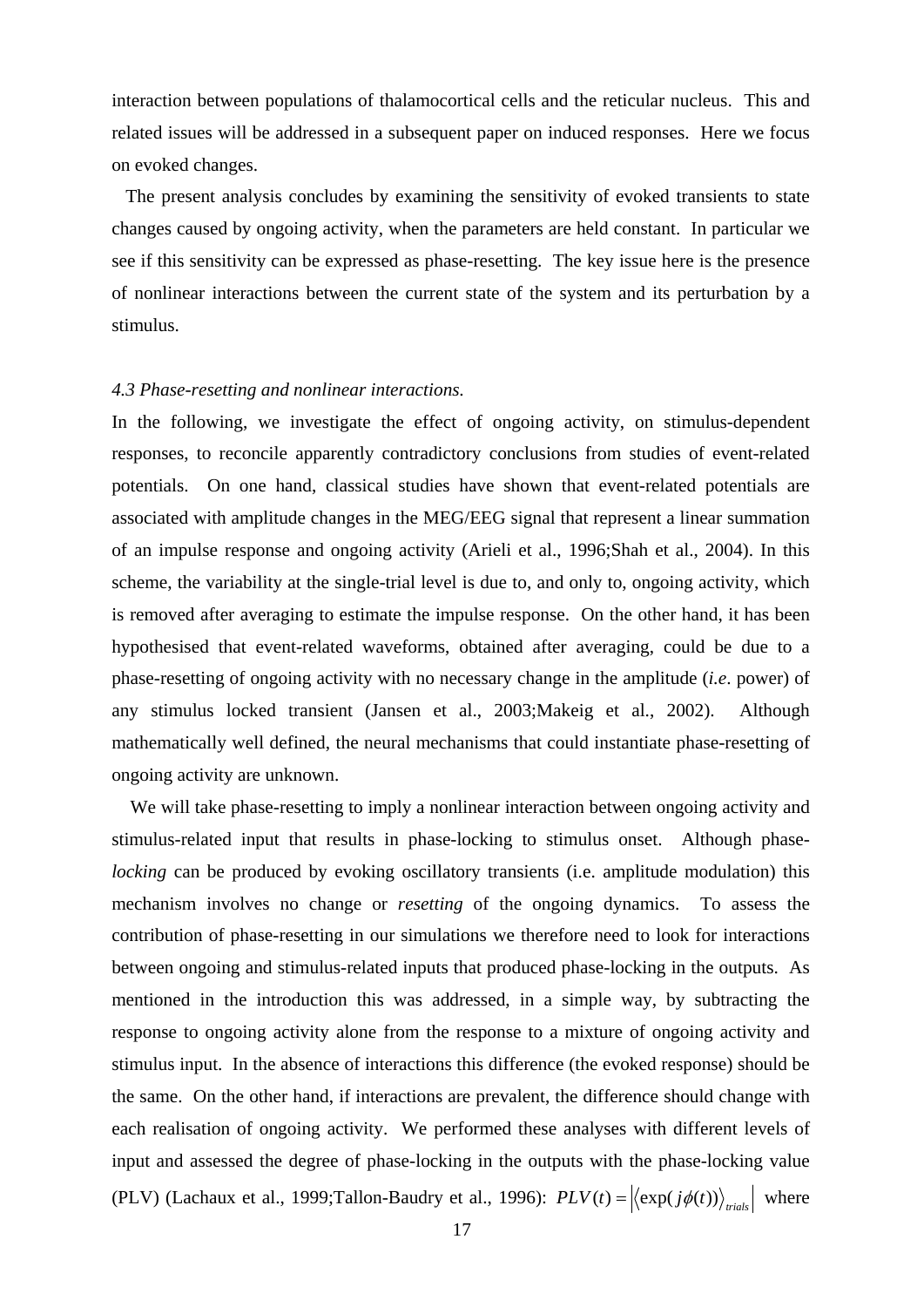the instantaneous phase  $\phi(t)$  was obtained from the Hilbert transform (Le Van Quyen *et al.*, 2001).

#### *4.3.1 Testing for interactions*

To evaluate the effect of background activity on single-trial event-related responses, we used the two area hierarchical model above, with  $a^B=1$  (Figure 9). The first area was driven by an impulse function (stimulus) and Gaussian random noise (background activity) of standard deviation  $\sigma$ =0.05. The output of this region can be considered a mixture of evoked response and ongoing activity. We considered two conditions: one with low levels of mixed input  $(c=10^2)$  and another with high levels  $(c=2.10^4)$ . These values were chosen to emphasise the systems nonlinear properties; with the smaller value of *c*, neuronal responses remain largely to the linear regime of the nonlinear function. The larger value of *c* was chosen so that excursions of the states encroached on the nonlinear regime, to produce neuronal saturation in some trials.In both cases, the stimulus was a delta-function. The simulated responses, for 100 trials, are shown in Figure 10.

When input levels are low (left hand side of Figure 10), event-related activity at the singletrial level shows a relatively reproducible waveform after stimulus onset (Figure 10B). This transient is reflected in the ERP/ERF after averaging (Figure 10C). To confirm the experimental results of (Arieli et al., 1996), we decomposed each event-related response into two components. First, the stochastic component (the response to ongoing activity alone - Figure 10D) and second, an extra component elicited by adding the stimulus (Figure 10E). This is the difference between the response elicited by stochastic component alone (Figure 10D) and the response to the mixed input (Figure 10B). If the system was linear, these differences should not exhibit any variability over trials, and thus define the "reproducible response" (Arieli et al., 1996). Effectively, the stimulus-dependent component shows no variability and we can conclude that the response components due to stimulus and ongoing activity are linearly separable. In other words, there are no interactions that could mediate phase-resetting. Despite this, there is ample evidence for phase-*locking*. This is shown in Figure 10F, using the PLV index.

 However, the situation is very different when we repeat the simulations with high input levels (right hand side of Figure 10). In this context, the event-related responses do not show any obvious increase in amplitude after the stimulus (Figure 10B). However, the averaged event-related activity (Figure 10C) is very similar to that above (left hand side of Figure 10C). The fact that one obtains an ERP by averaging in this way suggests that the stimulus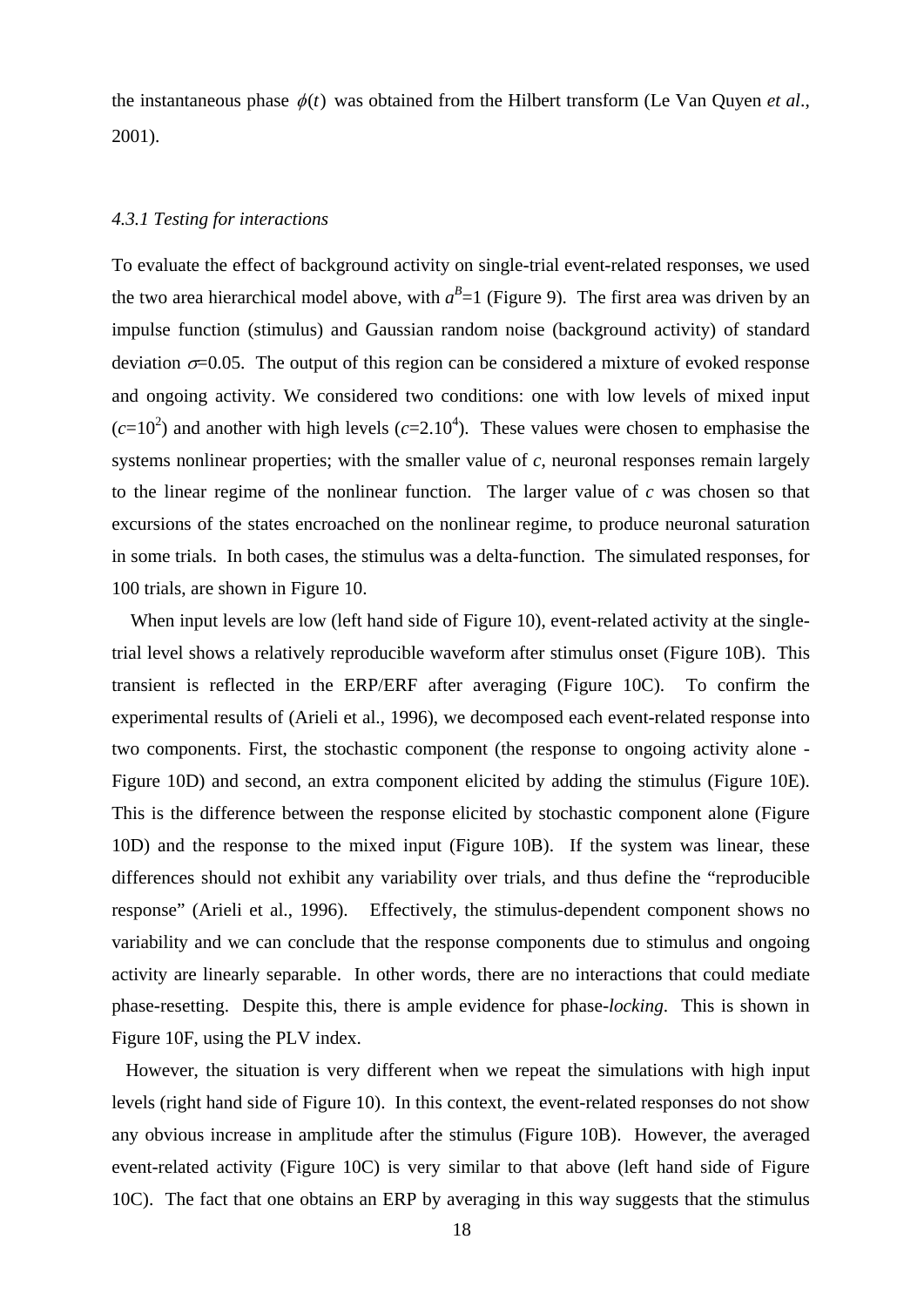input induced phase-resetting of the ongoing oscillations. This is confirmed by the large variation in stimulus-dependent components from trial to trial. This variation reflects nonlinear interactions between the stimulus and ongoing activity (Figure 10E). These interactions are associated with phase-locking as shown in Figure 10F.

#### Figure 10 about here

 In summary, the fact that the difference in evoked responses with and without background noise (panel E, Figure 10) shows so much variability, suggests that background activity interacts with the stimulus: When ongoing activity is high, stellate cells outputs saturate and the stimulus-related response is attenuated. Conversely, when ongoing activity is low the evoked-response is expressed fully. This dependency on ongoing activity is revealed by variation in the evoked responses with high input levels. In conclusion, the apparently contradictory results presented in (Arieli et al., 1996;Jansen et al., 2003;Makeig et al., 2002;Shah et al., 2004) can be reproduced in most part and reconciled within the same framework. With high activity levels, the ongoing and stimulus-dependent components interact, through nonlinearities in the population dynamics, to produce phase-resetting and a classical ERP on averaging. When activity is lower, the stimulus and endogenous dynamics do not interact and the ERP simply reflects the transient evoked by stimuli that is linearly separable from ongoing dynamics.

#### **5 Discussion**

We have shown that it is possible to construct hierarchical models for MEG/EEG signals. To that end, we have assumed an architecture for cortical regions and their connections. In particular, we have used the Jansen model (Jansen and Rit, 1995) for each source, and a simplified version of the connection rules of Felleman and Van Essen, (1991) to couple these sources. Here, we have fixed the parameters intrinsic to each source (synaptic time constants, output function, and intrinsic connections) and have focused on manipulating extrinsic connections among areas. We have used this model to address some issues in the genesis of evoked responses as observed with MEG/EEG.

 Inferring neural mass models and their parameters, on the basis of the EEG and MEG alone, is a dynamical inverse problem that does not have a unique solution. The model we have described is one possible model among many others. We have used this model to afford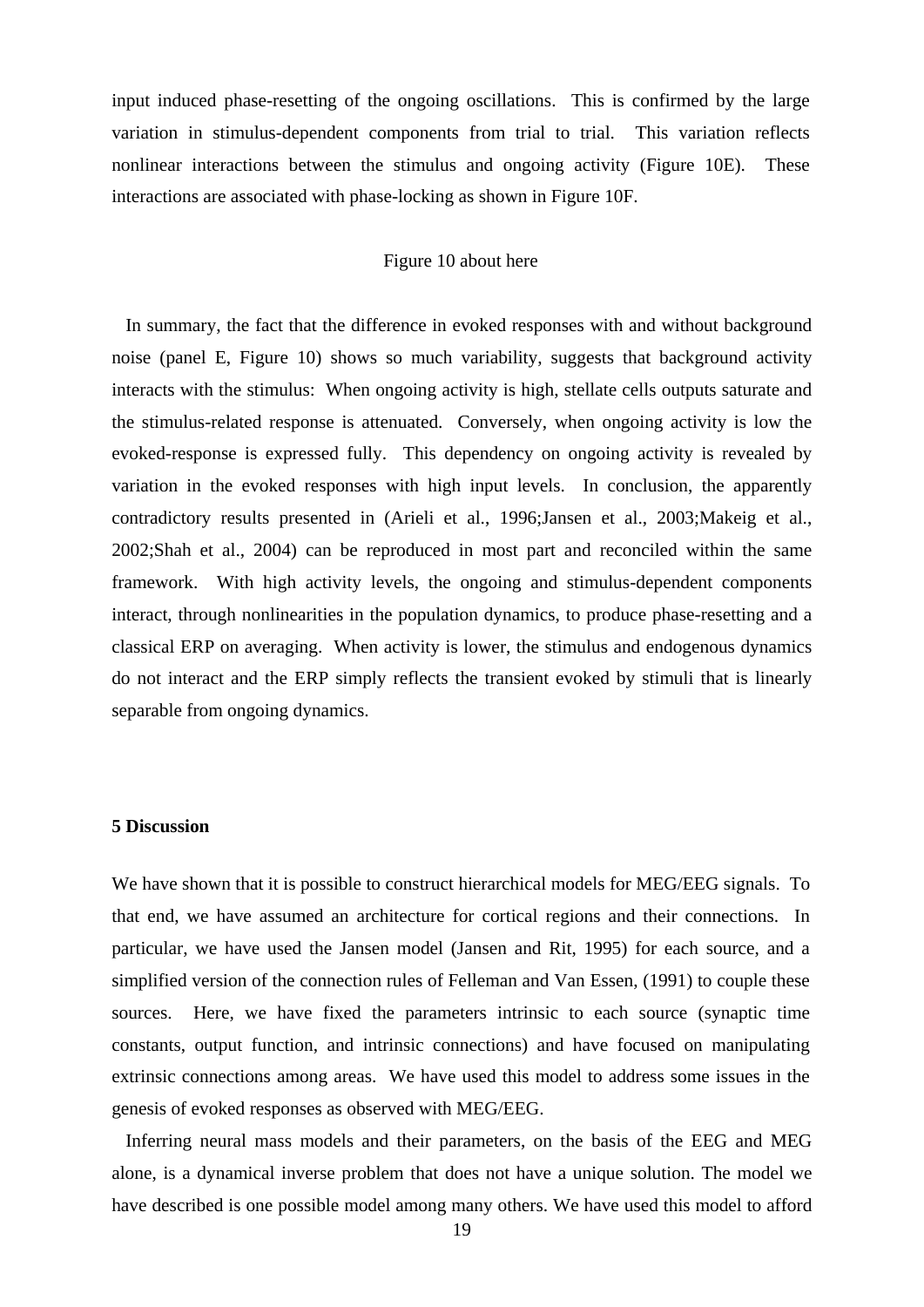a balance between simple neuronal models that are unrealistic but sufficient to emulate dynamics seen empirically, and more complicated models that have an explicit relation to electrophysiology but are difficult to manipulate. In future work we will compute the relative likelihood of, or evidence for, different models (with Bayesian model selection) using real MEG/EEG data (David et al., 2004b). At this stage we focus on establishing the face validity of a representative model by showing it can reproduce a range of biological behaviours.

#### *Deterministic simulations*

In section 3, we ignored the stochastic component of MEG/EEG signals. This allowed us to study various configurations in terms of their deterministic input-output behaviour. Each type of extrinsic connection (forward, backward and lateral) had specific effects on eventrelated dynamics. The key conclusions from these analyses were; (i) When forward connections, mediating bottom-up or extrinsic inputs, are sufficiently strong, nonlinear mechanisms cause a saturation of neuronal responses. This endows the system with an inherent stability that precludes non-dissipative dynamics. (ii) The duration of evoked transients increases with the hierarchical depth or level of processing. (iii) When backward or bilateral connections are added, evoked transients become more protracted, exhibiting damped oscillations. These are formally identical to late or endogenous components.

 These simulations suggest that late components are mediated by reentrant dynamics within cortical hierarchies. Increasing the strength of extrinsic backward or bilateral connections causes the number of late components to increase until a phase transition into a quasioscillatory regime, whose dynamic stability is assured by the nonlinear saturation above. We discussed, briefly, the importance of this phase transition in relation to information theoretic constraints on neuronal computations. In short, it is likely that selective pressure will extend the duration of transients so that the mutual information between current activity and past perceptual brain states is maximised (see Friston, 2000a for a fuller discussion). However, phase-transitions to oscillation are not adaptive because the system is no longer controllable and the informational link with the past is lost. A simple mechanism for increasing the memory of neuronal systems is to re-enter past states from hierarchical levels via backward connections. This is precisely what we simulated. In summary, late components may represent dynamic "echoes" that allow current sensory information to interact with perpetual constructs from higher areas, based on previous sensory input. We have discussed one form of this hierarchical reentry, using an empirical Bayesian perspective on predictive coding (Friston, 2002).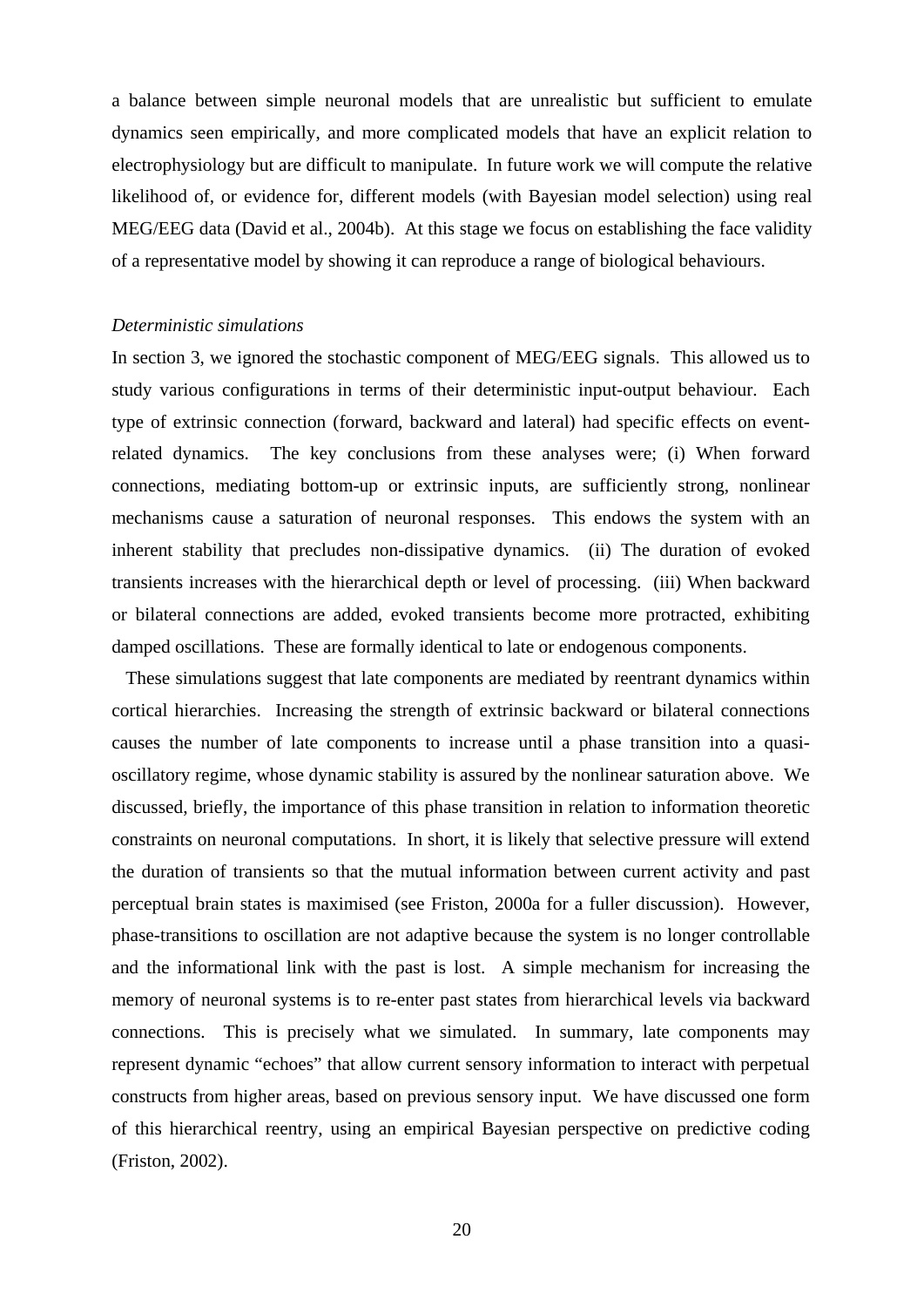#### *Stochastic simulations*

In the second section, we introduced stochastic components to the inputs, to study eventrelated responses in the context of background activity. This work was motivated by apparently contradictory views of ERP/ERF generation. Some authors (Arieli et al., 1996;Shah et al., 2004) have argued that ERPs/ERFs can be considered as the impulse response function of a linear system, despite the huge variability at the single-trial level. In contrast, it has been proposed (Duzel et al., 2003;Jansen et al., 2003;Klimesch et al., 2004;Makeig et al., 2002) that ERPs/ERFs could be due to a phase-resetting process that does not require the notion of a linear impulse response. This induces some hypothetical neural mechanism that can implement a phase-resetting of ongoing activity. These two views are supported by analyses of real MEG/EEG data. We showed that our model reproduces data that support both views. In our framework, the key factor is the level of activity. When activity is low, the model operates in a quasi-linear regime and reproduces the linear behaviours reported in (Arieli et al., 1996). Conversely, when activity is high, single-trial responses do not show any amplitude modulation and yet still produce an ERP on averaging. This is consistent with the observations of Jansen et al., (2003) and Makeig et al., (2002).

 Our analyses suggest that phase-resetting involves a nonlinear interaction between stimulus-related responses and ongoing activity. This observation is very reminiscent of a similar finding, pertaining to fast-oscillatory dynamics induced in simulated populations. These simulations (Chawla et al., 2000) showed that functional connectivity or dynamic integration between two populations increases with mean background activity and with stimulus-related rate modulation. Furthermore, as the background activity increases, the populations become increasingly sensitive to the intensity of the stimulus in terms of a predisposition to transient phase-locking. This reflected an interaction between background activity and stimulus-intensity in producing dynamic correlations. The mechanism of these interactions was modelled at the level of membrane time constants and temporal integration over milliseconds, using single-compartment units and the Hodgkin-Huxley formalism. Our simulations were at a much less detailed level, employing mean field-like approximations. Furthermore, they addressed evoked transients as opposed to induced fast dynamics. However, they both speak to the central role of nonlinear interactions between ongoing activity and stimuli in causing phase-locking. In our case, of evoked responses, this phaselocking was to stimulus onset and the mechanism can be attributed directly to the only nonlinearity in our model: namely the sigmoid response function transforming depolarisation to firing rate. This nonlinearly renders ongoing activity sensitive to stimulus perturbations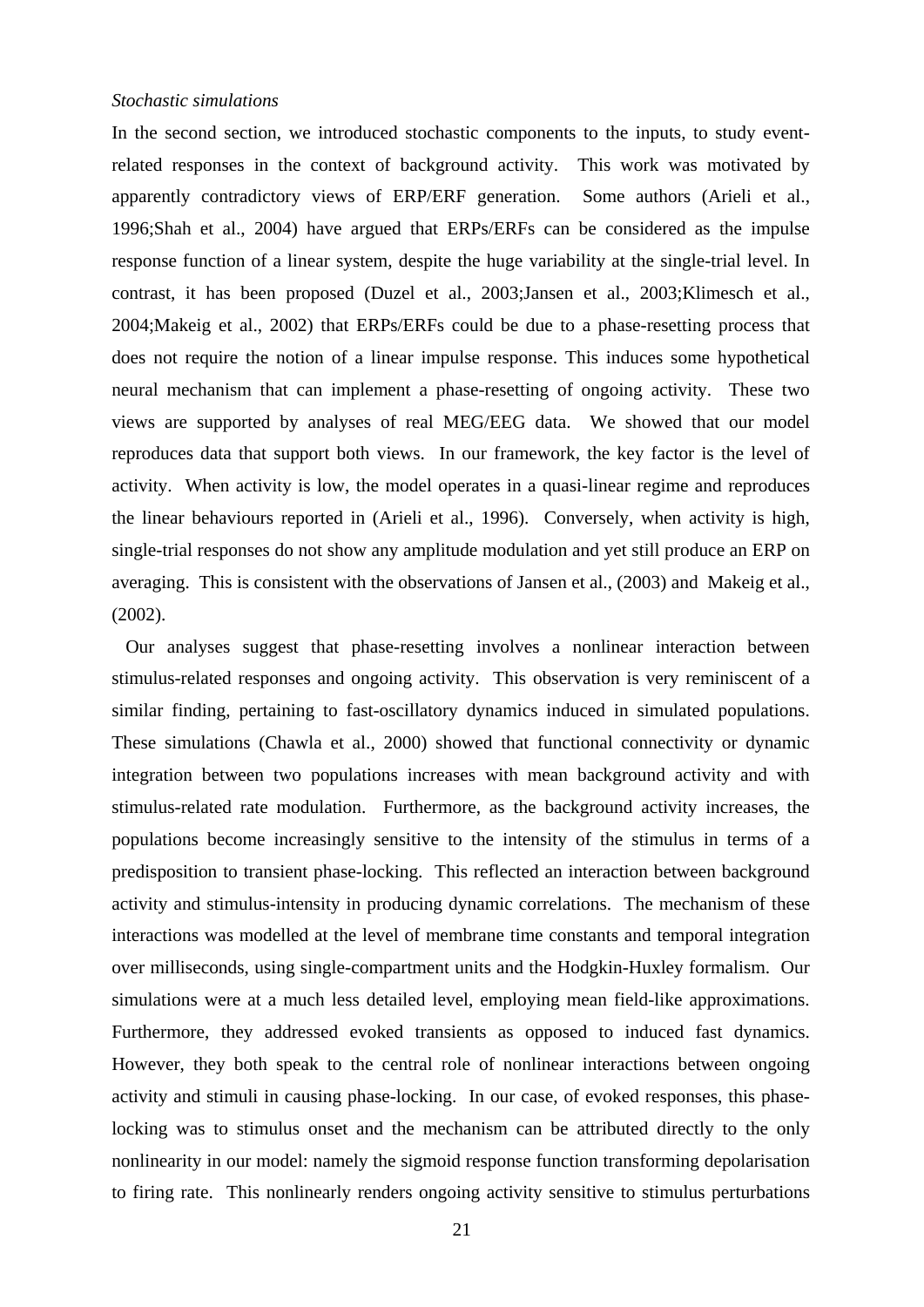(this is the definition of an interaction). This sensitivity is due to the saturating nature of the sigmoid function. When ongoing activity is high the system states are close to the nonlinear regime of the sigmoid function and perturbations due to the stimulus cause neuronal saturation. This saturation causes the ongoing activity to "forget" its history and experience a resetting of its phase.

#### *Phase resetting vs. Phase-locking*

In this paper we have made a clear distinction between phase-locking and phase-resetting. Phase-locking, as measured by the PLV implies a statistical dependency among *phases, over ERPs* (*i.e.* knowing the phase from one ERP allows one to predict the phase of another). Phase-locking can be mediated in a number of ways. As shown in Figure 10F, there is no real difference between the phase-locking measures obtained from linear and nonlinear single-trial responses. Conversely, phase-resetting refers to a change in the *phase, within*  ERPs. This can be mediated by linear or nonlinear mechanisms (*i.e.* a second or high-order interaction between ongoing dynamics and the stimulus). The key debate here is not about phase-resetting itself, but whether it is caused by nonlinear mechanisms (*i.e.* without changes in amplitude). We therefore focused on the distinction between linear or nonlinear, rather than phase-resetting *per se*. In a future paper we will look at phase-resetting, explicitly, using background activity that is periodic and of known phase (see below).

 In this paper, phase-resetting is taken to imply a nonlinear interaction between ongoing dynamics and a stimulus that induces a phase-locking over trials. This generalizes the notion of alpha phase-resetting that is usually characterised empirically. Our simulations and analysis were not limited to a single frequency. The ongoing activity we used was broadspectrum and the phase-locking measure was not frequency-specific. In empirical studies it is not possible to analyse the interaction between stimulus and ongoing activity, because no single trial can be replicated in the absence of the stimulus. This means that empirical studies have to use epochs that show oscillations at a particular frequency to demonstrate phaseresetting. In a future communication we will apply this phase-resetting analysis (*c.f.* (Makeig et al., 2002)) to stimulations in which our stochastic ongoing activity is replaced with a deterministic sinusoidal forcing term, in the alpha range. This will allow us to partition phase-locking into components that are mediated by linear superposition and phase-resetting respectively.

#### *Evoked vs. induced oscillations*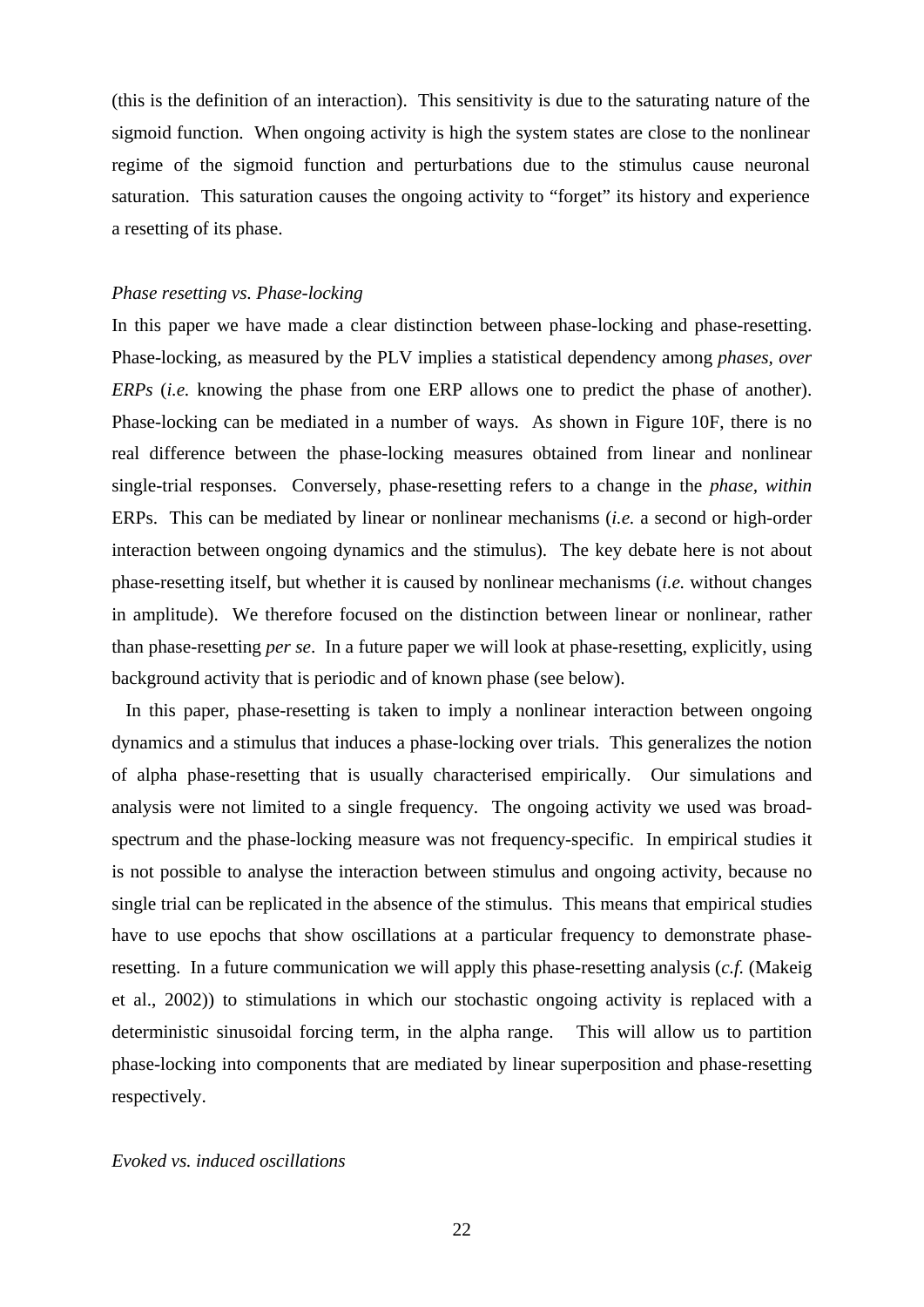We have also noted that event-related activity is not restricted to ERPs/ERFs. It encompasses event-related changes in oscillations (power and synchronisation). We have suggested that this phenomenon can be explained by changes of connectivity due to shortterm neuronal plasticity (see (Friston, 2000a) for a related discussion on nonlinear connections). We will be pursuing this in a subsequent paper on induced responses. The same changes in connectivity are also responsible for the modulation of long-range synchrony (or any type of interdependence measure) between distant MEG/EEG oscillators (David and Friston, 2003;David et al., 2004a).

#### *Modelling and estimation*

Generally, it was striking how different connections engendered such diverse event-related waveforms. This raises the issue of how models, of the sort described here, can be applied to real data. The long-term agenda of our modelling programme is to establish the validity of neuronal network models so that they can be used as forward models to explain real data. The key advantage of this approach is that the parameters of the model, which are estimated, have a direct physiological interpretation. Several studies have shown that it is possible to estimate the parameters of observation models using real MEG/EEG data, in the case of both rhythmic activity (Valdes et al., 1999) and ERPs (Rennie et al., 2002). An important issue, in this context, is the ability to constrain, or regularise, the inverse problem that dynamic forward models like this pose. These issues can be addressed using Bayesian inference and dynamic causal modelling (Friston et al., 2003). A great advantage of using neuronally plausible forward models is that constraints on the solution can be applied, in an informed way, using priors on the model parameters. At present, our team has published Bayesian inference procedures for dynamic causal modelling of functional MRI (Friston et al., 2003;Penny et al., 2004). In forthcoming reports, we will extend this approach to a variety of models, including the neural mass model for MEG/EEG described here. A preliminary report has already been published in which we estimate the parameters of this neural mass model but without localising the sources (David et al., 2004b). In our next communication we will combine neural mass models and forward MEG/EEG modelling to study cognitive functions, and in particular to infer changes in connectivity among experimental conditions.

#### **6 Conclusion**

We have shown that neural mass models (David and Friston, 2003;Jansen and Rit, 1995;Lopes da Silva et al., 1997;Nunez, 1974;Rennie et al., 2002;Robinson et al., 2001;Stam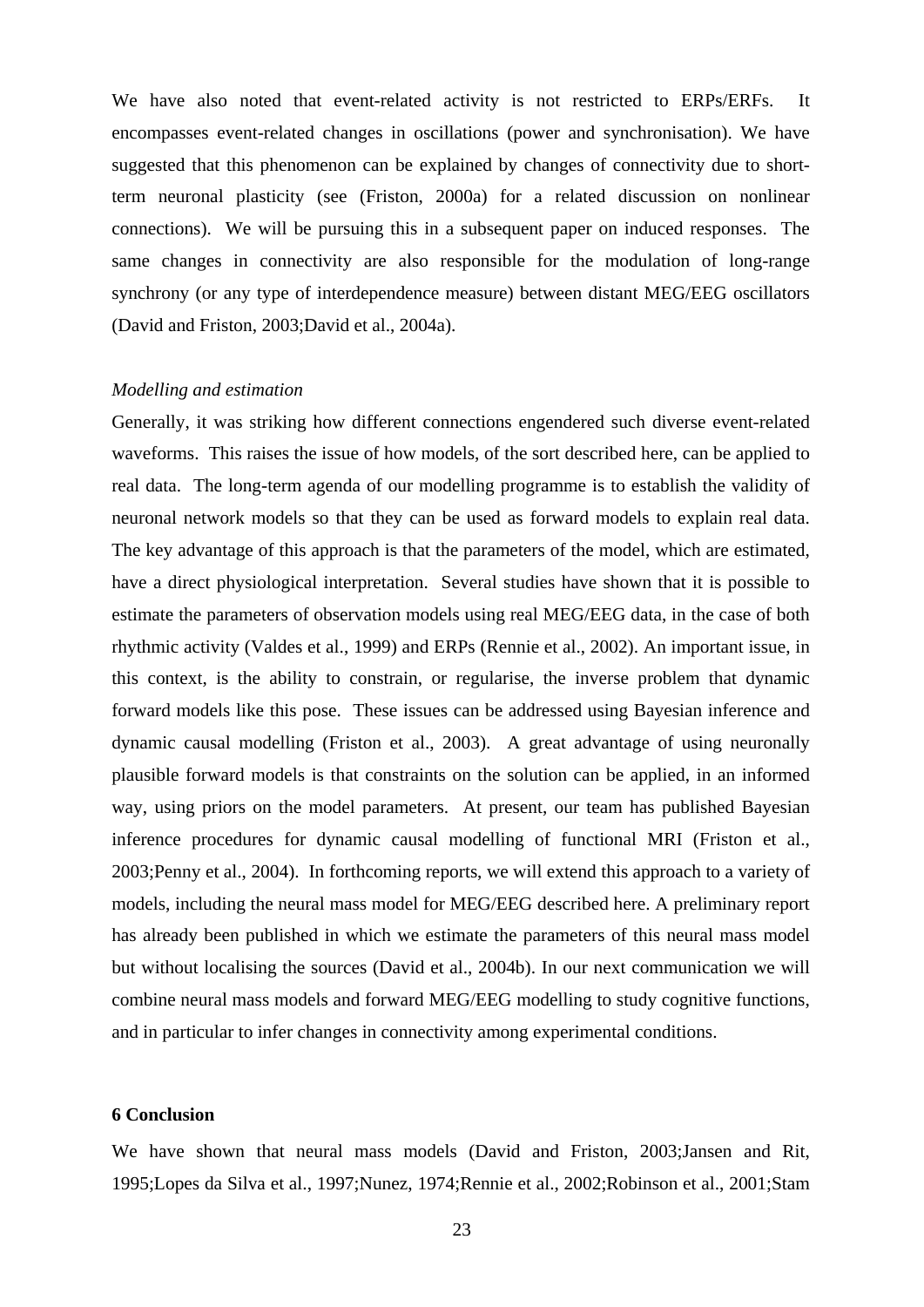et al., 1999;Suffczynski et al., 2001;Valdes et al., 1999;Wendling et al., 2002) can reproduce a large variety of MEG/EEG signal characteristics. The potential advantage they afford, in comparison to standard data analysis, is their ability to pinpoint specific neuronal mechanisms underlying normal or pathological activity. Effort is needed to incorporate them, more systematically, in MEG/EEG analyses to enable enquiry into mechanistic questions about macroscopic neuronal processes. In forthcoming studies, we will describe the estimation of such models in a Bayesian framework (Friston et al., 2002) and will apply the present model to the analysis of real ERPs.

#### **Appendix**

In this appendix, we provide differential equations for the  $i<sup>th</sup>$  of *l* cortical areas of the hierarchical Jansen model as described in section 2.3. The activity of the  $i<sup>th</sup>$  cortical area is described by eight state variables  $x^{(i)}$ , the rate of change of which is described by an equation of the following form:

$$
\dot{x}^{(i)}(t) = f(x^{(i)}(t), u^{(i)}(t), S(y^{(j)}(t - \delta^{(i)}))), A^F, A^B, A^L, C)
$$
 with  $j \neq i$ . (A.1)

 $u^{(i)}$  is the extrinsic input to region *i* not modeled by other areas. *S*(*y*<sup>(*j*)</sup>) is the firing rate of pyramidal cells of region *j*.  $A^F$ ,  $A^B$ ,  $A^L$  are *l x l* connectivity matrices for forward, backward and lateral connections, respectively. *C* is the connectivity vector for extrinsic inputs.  $\delta^{(i)}$  is the propagation delay between region *i* and region *j*. Equations (1) and (2) in the main text describe neuronal input and output operators that correspond to the following state equation which is the specific version of A.1 for our model: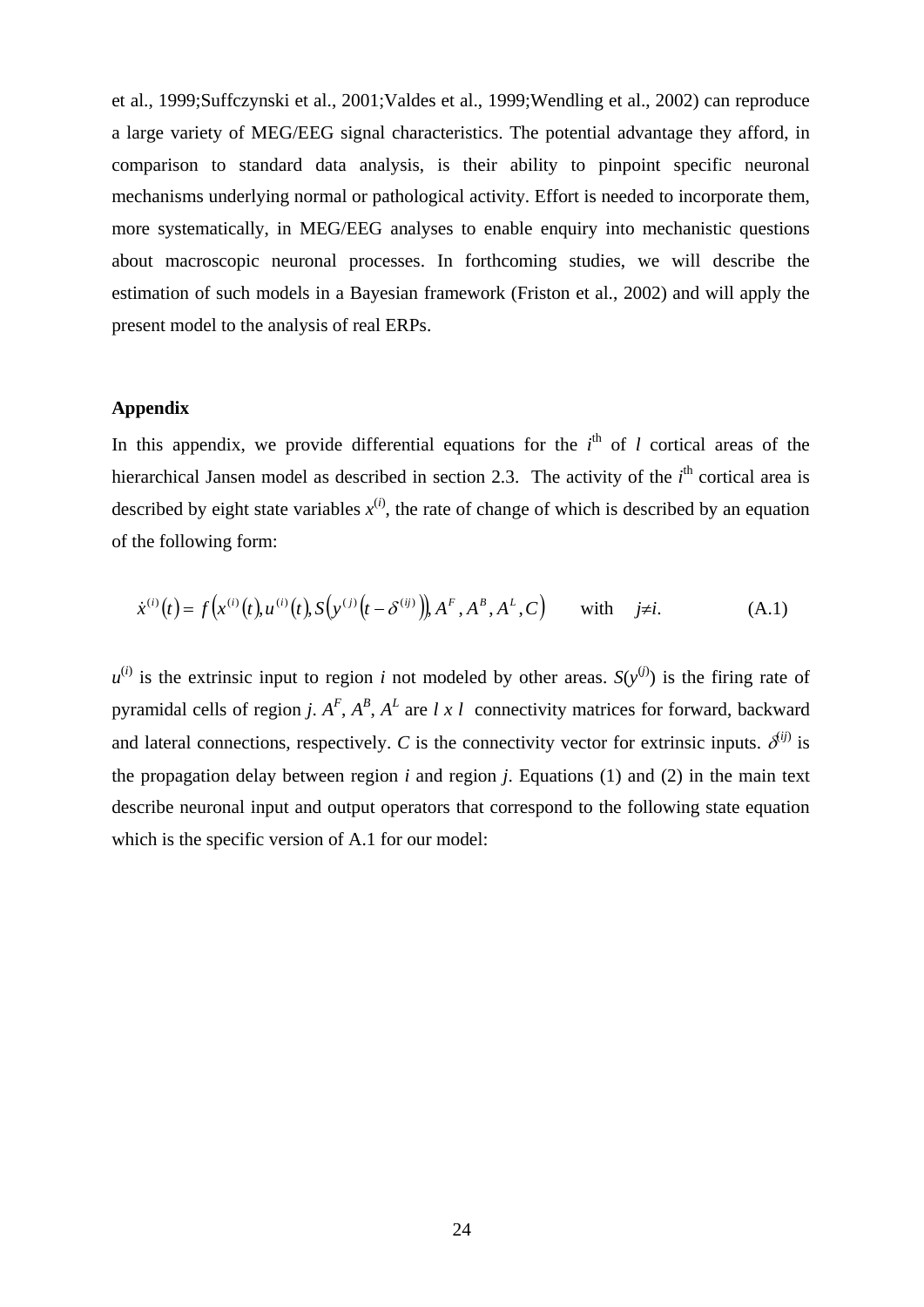$$
\dot{x}_{i}^{(i)} = x_{4}^{(i)}
$$
\n
$$
\dot{x}_{4}^{(i)} = \frac{H_{e}}{\tau_{e}} \left( \sum_{\substack{j=1 \ j \neq i}}^{l} A^{F}(i, j) S(y^{(j)}(t - \delta^{(ij)})) + \sum_{\substack{j=1 \ j \neq i}}^{l} A^{L}(i, j) S(y^{(j)}(t - \delta^{(ij)})) + C(i) u^{(i)} + \gamma_{1} S(y^{(i)}) \right) - \frac{2}{\tau_{e}} x_{4}^{(i)} - \frac{x_{1}^{(i)}}{\tau_{e}^{2}}
$$
\n
$$
\dot{x}_{2}^{(i)} = x_{5}^{(i)}
$$
\n
$$
\dot{x}_{5}^{(i)} = \frac{H_{e}}{\tau_{e}} \left( \sum_{\substack{j=1 \ j \neq i}}^{l} A^{B}(i, j) S(y^{(j)}(t - \delta^{(ij)})) + \sum_{\substack{j=1 \ j \neq i}}^{l} A^{L}(i, j) S(y^{(j)}(t - \delta^{(ij)})) + \gamma_{2} S(x_{1}^{(i)}) \right) - \frac{2}{\tau_{e}} x_{5}^{(i)} - \frac{x_{2}^{(i)}}{\tau_{e}^{2}}
$$
\n
$$
\dot{x}_{5}^{(i)} = x_{6}^{(i)}
$$
\n
$$
\dot{x}_{6}^{(i)} = \frac{H_{e}}{\tau_{i}} \gamma_{4} S(x_{7}^{(i)}) - \frac{2}{\tau_{i}} x_{6}^{(i)} - \frac{x_{3}^{(i)}}{\tau_{i}^{2}}
$$
\n
$$
\dot{x}_{7}^{(i)} = x_{8}^{(i)}
$$
\n
$$
\dot{x}_{8}^{(i)} = \frac{H_{e}}{\tau_{e}} \left( \sum_{\substack{j=1 \ j \neq i}}^{l} A^{B}(i, j) S(y^{(j)}(t - \delta^{(ij)})) + \sum_{\substack{j=1 \ j \neq i}}^{l} A^{L}(i, j) S(y^{(j)}(t - \delta^{(ij)})) + \gamma_{3} S(y^{(i)}) \right) - \frac{2}{\tau_{e}} x_{8}^{(i)} - \frac{x_{7}^{(i)}}{\tau_{e}^{2}}
$$
\n(A.2)

where  $y^{(i)} = x_2^{(i)} - x_3^{(i)}$  $(i)$  $y^{(i)} = x_2^{(i)} - x_3^{(i)}$  is the pyramidal cells membrane potential (depolarisation) of region *i.* This is assumed to be proportional to the cortically reconstructed current source densities obtained from MEG/EEG scalp signals. This equation was integrated using standard Runge-Kutta techniques (Kloeden and Platen, 1999) with an integration time-step of 1 ms. Apart from the extrinsic connectivity parameters, we used the same parameters for every simulation:  $H_e=3.25$ ,  $H_i=29.3$ ,  $\tau_e=10$ ms,  $\tau_i=15$ ms,  $\delta=\delta^{(ij)}=10$ ms,  $\gamma_1=50$ ,  $\gamma_2=40$ ,  $\gamma_3=\gamma_4=12$ , *e*<sub>0</sub>=2.5, *v*<sub>0</sub>=0, *r*=0.56.

#### **Acknowledgments**

This work was supported by the Wellcome Trust.

#### **References**

Abeles M (1991) Corticonics: neural circuits of the cerebral cortex. Cambridge: Cambridge University Press.

Arieli A, Sterkin A, Grinvald A, Aertsen A (1996) Dynamics of ongoing activity: explanation of the large variability in evoked cortical responses. Science 273: 1868-1871.

Baillet S, Mosher JC, Leahy RM (2001) Electromagnetic brain mapping. IEEE Signal Processing Magazine 14-30.

Basar E (1980) EEG-brain dynamics: Relation between EEG and brain evoked potentials. New York: Elsevier.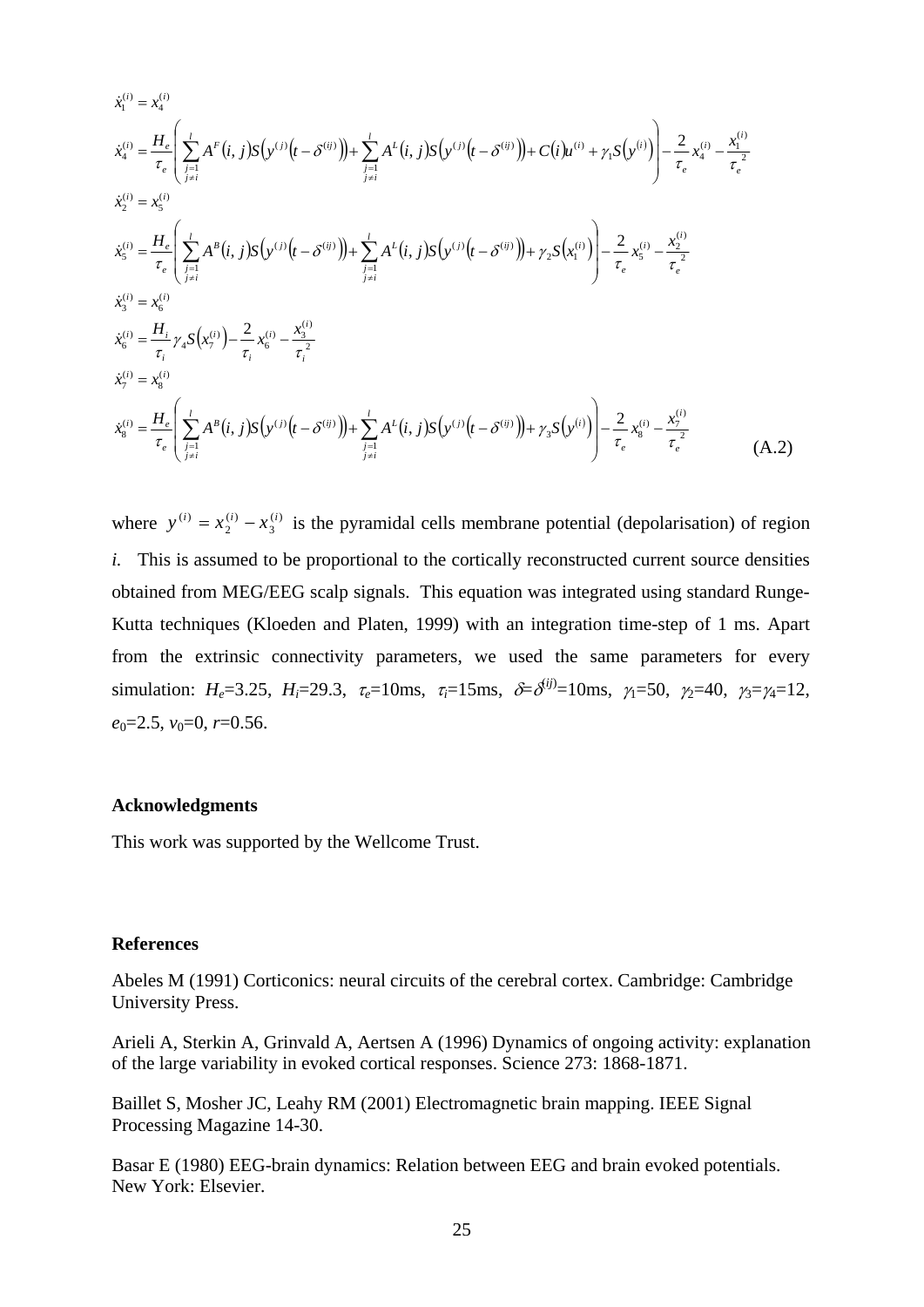Breakspear M (2002) Nonlinear phase desynchronization in human electroencephalographic data. Hum Brain Mapp 15: 175-198.

Breakspear M, Terry JR (2002) Nonlinear interdependence in neural systems: motivation, theory, and relevance. Int J Neurosci 112: 1263-1284.

Breakspear M, Terry JR, Friston KJ (2003) Modulation of excitatory synaptic coupling facilitates synchronization and complex dynamics in a biophysical model of neuronal dynamics. Network 14: 703-732.

Chawla D, Friston KJ, Lumer ED (2001) Zero-lag synchronous dynamics in triplets of interconnected cortical areas. Neural Netw 14: 727-735.

Chawla D, Lumer ED, Friston KJ (2000) Relating macroscopic measures of brain activity to fast, dynamic neuronal interactions. Neural Comput 12: 2805-2821.

Coles MGH, Rugg MD (1995) Event-related brain potentials: An introduction. In: Electrophysiology of mind (Rugg MD, Coles MGH, eds), pp 1-26. Oxford: Oxford University Press.

Crick F, Koch C (1998) Constraints on cortical and thalamic projections: the no-strong-loops hypothesis. Nature 391: 245-250.

David O, Cosmelli D, Friston KJ (2004a) Evaluation of different measures of functional connectivity using a neural mass model. Neuroimage 21: 659-673.

David O, Friston KJ (2003) A neural mass model for MEG/EEG: coupling and neuronal dynamics. Neuroimage 20: 1743-1755.

David, O., Harrison, L., Kilner, J., Penny, W., and Friston, K. J. Studying effective connectivity with a neural mass model of evoked MEG/EEG responses. Halgren, E., Ahlfors, S., Hamalainen, M., and Cohen, D. 135-138. 2004b. Boston. Proceedings of the 14th international conference on biomagnetism BIOMAG 2004. Ref Type: Conference Proceeding

De Groff D, Neelakanta PS, Sudhakar R, Aalo V (1993) Stochastical aspects of neuronal dynamics: Fokker-Planck approach. Biol Cybern 69: 155-164.

DeFelipe J, Alonso-Nanclares L, Arellano JI (2002) Microstructure of the neocortex: comparative aspects. J Neurocytol 31: 299-316.

Duzel E, Habib R, Schott B, Schoenfeld A, Lobaugh N, McIntosh AR, Scholz M, Heinze HJ (2003) A multivariate, spatiotemporal analysis of electromagnetic time-frequency data of recognition memory. Neuroimage 18: 185-197.

Edelman GM (1993) Neural Darwinism: selection and reentrant signaling in higher brain function. Neuron 10: 115-125.

Engel AK, Fries P, Singer W (2001) Dynamic predictions: oscillations and synchrony in topdown processing. Nat Rev Neurosci 2: 704-716.

Felleman DJ, Van Essen DC (1991) Distributed hierarchical processing in the primate cerebral cortex. Cereb Cortex 1: 1-47.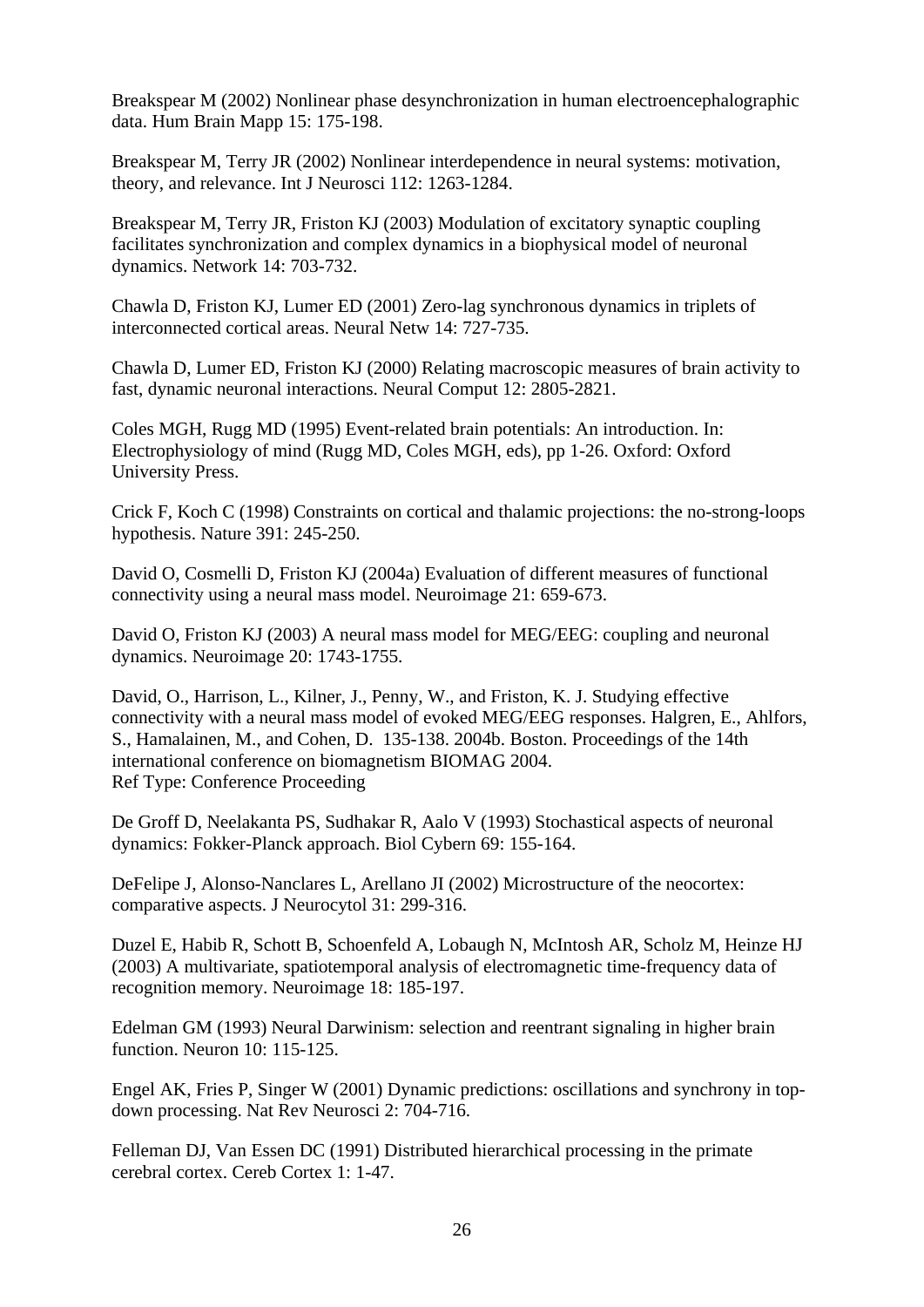Fourcaud N, Brunel N (2002) Dynamics of the firing probability of noisy integrate-and-fire neurons. Neural Comput 14: 2057-2110.

Freeman WJ (1978) Models of the dynamics of neural populations. Electroencephalogr Clin Neurophysiol [Suppl] 34: 9-18.

Friston K (2002) Functional integration and inference in the brain. Prog Neurobiol 68: 113- 143.

Friston KJ (1997) Another neural code? Neuroimage 5: 213-220.

Friston KJ (2000a) The labile brain. I. Neuronal transients and nonlinear coupling. Philos Trans R Soc Lond B Biol Sci 355: 215-236.

Friston KJ (2000b) The labile brain. III. Transients and spatio-temporal receptive fields. Philos Trans R Soc Lond B Biol Sci 355: 253-265.

Friston KJ, Harrison L, Penny W (2003) Dynamic causal modelling. Neuroimage 19: 1273- 1302.

Friston KJ, Penny W, Phillips C, Kiebel S, Hinton G, Ashburner J (2002) Classical and Bayesian inference in neuroimaging: theory. Neuroimage 16: 465-483.

Haskell E, Nykamp DQ, Tranchina D (2001) Population density methods for large-scale modelling of neuronal networks with realistic synaptic kinetics: cutting the dimension down to size. Network 12: 141-174.

Jansen BH, Agarwal G, Hegde A, Boutros NN (2003) Phase synchronization of the ongoing EEG and auditory EP generation. Clin Neurophysiol 114: 79-85.

Jansen BH, Rit VG (1995) Electroencephalogram and visual evoked potential generation in a mathematical model of coupled cortical columns. Biol Cybern 73: 357-366.

Jirsa VK, Kelso JA (2000) Spatiotemporal pattern formation in neural systems with heterogeneous connection topologies. Phys Rev E Stat Phys Plasmas Fluids Relat Interdiscip Topics 62: 8462-8465.

Kaneko K, Tsuda I (2003) Chaotic itinerancy. Chaos 13: 926-936.

Klimesch W, Schack B, Schabus M, Doppelmayr M, Gruber W, Sauseng P (2004) Phaselocked alpha and theta oscillations generate the P1-N1 complex and are related to memory performance. Brain Res Cogn Brain Res 19: 302-316.

Kloeden PE, Platen E (1999) Numerical solution of stochastic differential equations. Berlin: Springer-Verlag.

Kolev V, Yordanova J (1997) Analysis of phase-locking is informative for studying eventrelated EEG activity. Biol Cybern 76: 229-235.

Lachaux J-P, Rodriguez E, Martinerie J, Varela FJ (1999) Measuring phase synchrony in brain signals. Hum Brain Mapp 8: 194-208.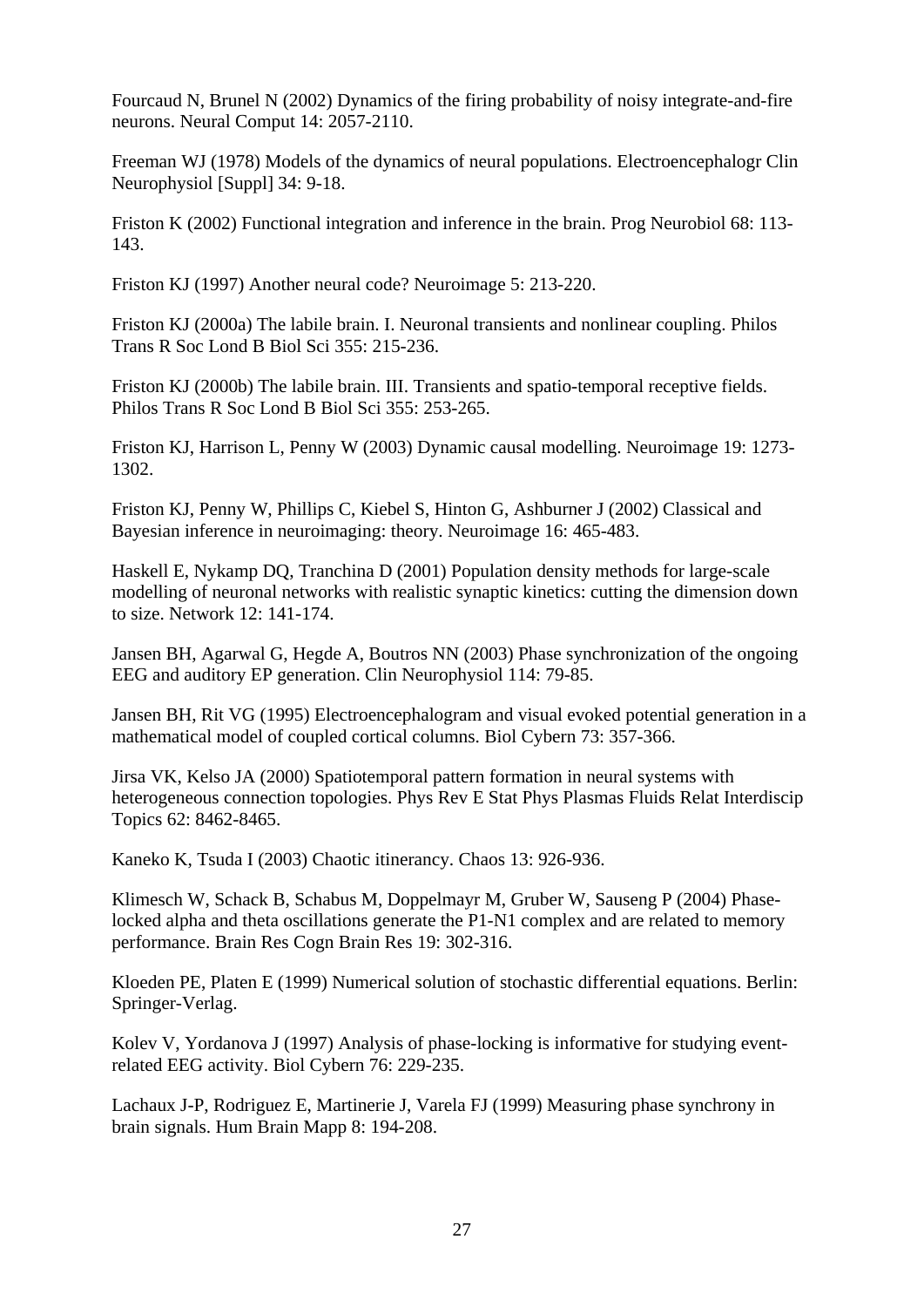Le Van Quyen M, Foucher J, Lachaux J, Rodriguez E, Lutz A, Martinerie J, Varela FJ (2001) Comparison of Hilbert transform and wavelet methods for the analysis of neuronal synchrony. J Neurosci Methods 111: 83-98.

Linsker R (1990) Perceptual neural organization: some approaches based on network models and information theory. Annu Rev Neurosci 13: 257-281.

Lopes da Silva FH, Hoeks A, Smits H, Zetterberg LH (1974) Model of brain rhythmic activity. The alpha-rhythm of the thalamus. Kybernetik 15: 27-37.

Lopes da Silva FH, Pijn JP, Velis D, Nijssen PC (1997) Alpha rhythms: noise, dynamics and models. Int J Psychophysiol 26: 237-249.

Lumer ED, Edelman GM, Tononi G (1997) Neural dynamics in a model of the thalamocortical system. I. Layers, loops and the emergence of fast synchronous rhythms. Cereb Cortex 7: 207-227.

Makeig S, Westerfield M, Jung TP, Enghoff S, Townsend J, Courchesne E, Sejnowski TJ (2002) Dynamic brain sources of visual evoked responses. Science 295: 690-694.

Miller KD (2003) Understanding layer 4 of the cortical circuit: a model based on cat V1. Cereb Cortex 13: 73-82.

Nunez PL (1974) The brain wave equation: A model for the EEG. Math Biosci 21: 279-297.

Penny W, Stephan K, Mechelli A, Friston K (2004) Comparing dynamic causal models. Neuroimage.

Penny WD, Kiebel SJ, Kilner JM, Rugg MD (2002) Event-related brain dynamics. Trends Neurosci 25: 387-389.

Pfurtscheller G, Lopes da Silva FH (1999) Event-related EEG/MEG synchronization and desynchronization: basic principles. Clin Neurophysiol 110: 1842-1857.

Rennie CJ, Robinson PA, Wright JJ (2002) Unified neurophysical model of EEG spectra and evoked potentials. Biol Cybern 86: 457-471.

Robinson PA, Rennie CJ, Rowe DL (2002) Dynamics of large-scale brain activity in normal arousal states and epileptic seizures. Phys Rev E Stat Nonlin Soft Matter Phys 65: 041924.

Robinson PA, Rennie CJ, Wright JJ, Bahramali H, Gordon E, Rowe DL (2001) Prediction of electroencephalographic spectra from neurophysiology. Phys Rev E 63: 021903.

Shah AS, Bressler SL, Knuth KH, Ding M, Mehta AD, Ulbert I, Schroeder CE (2004) Neural dynamics and the fundamental mechanisms of event-related brain potentials. Cereb Cortex 14: 476-483.

Stam CJ, Pijn JP, Suffczynski P, Lopes da Silva FH (1999) Dynamics of the human alpha rhythm: evidence for non-linearity? Clin Neurophysiol 110: 1801-1813.

Suffczynski P, Kalitzin S, Pfurtscheller G, Lopes da Silva FH (2001) Computational model of thalamo-cortical networks: dynamical control of alpha rhythms in relation to focal attention. Int J Psychophysiol 43: 25-40.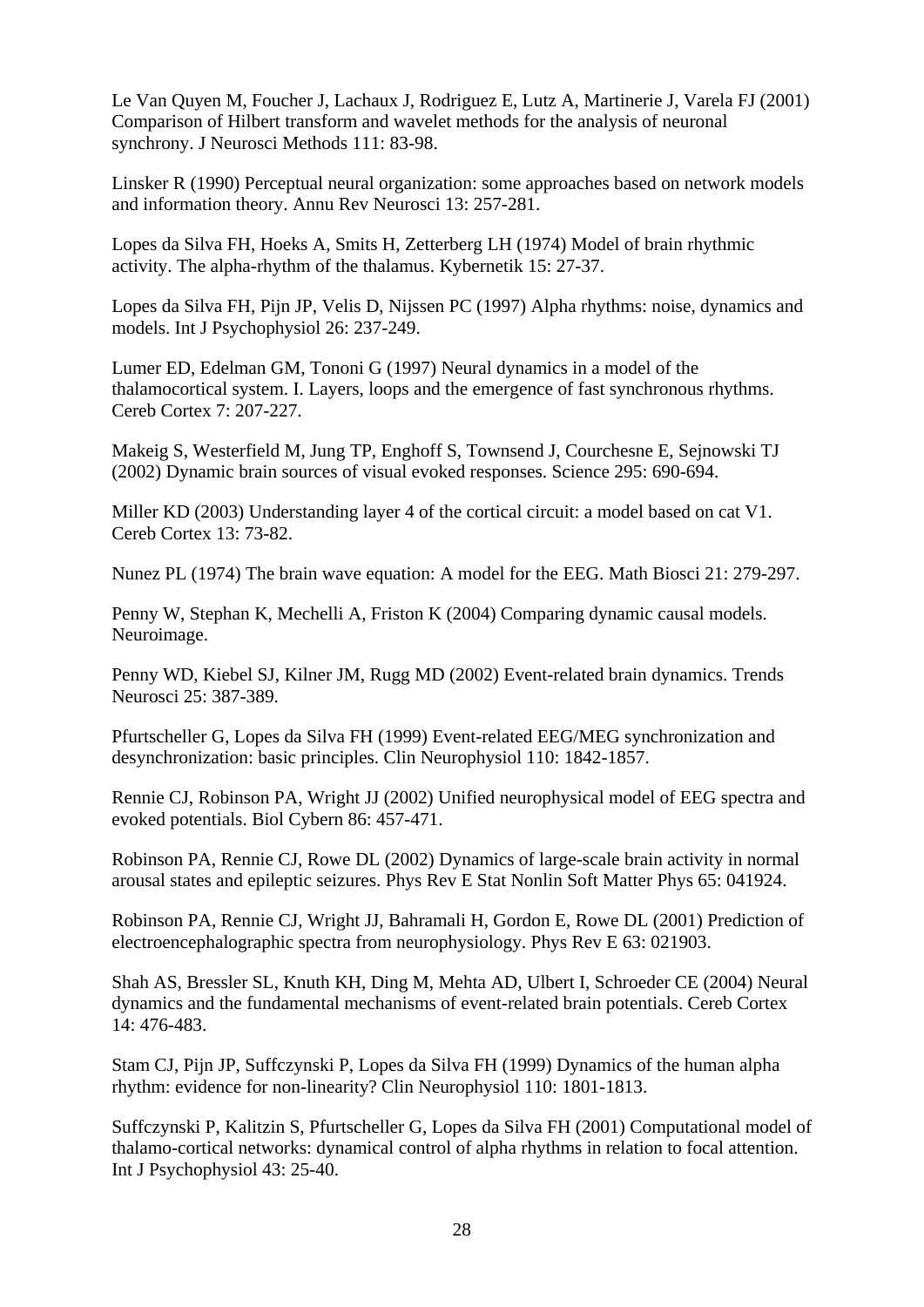Tallon-Baudry C, Bertrand O, Delpuech C, Pernier J (1996) Stimulus specificity of phaselocked and non-phase-locked 40 Hz visual responses in human. J Neurosci 16: 4240-4249.

Tass PA (2003) Stochastic phase resetting of stimulus-locked responses of two coupled oscillators: transient response clustering, synchronization, and desynchronization. Chaos 13: 364-376.

Thomson AM, Deuchars J (1997) Synaptic interactions in neocortical local circuits: dual intracellular recordings in vitro. Cereb Cortex 7: 510-522.

Tsuda I (2001) Toward an interpretation of dynamic neural activity in terms of chaotic dynamical systems. Behav Brain Sci 24: 793-810.

Valdes PA, Jimenez JC, Riera J, Biscay R, Ozaki T (1999) Nonlinear EEG analysis based on a neural mass model. Biol Cybern 81: 415-424.

Van Rotterdam A, Lopes da Silva FH, van den EJ, Viergever MA, Hermans AJ (1982) A model of the spatial-temporal characteristics of the alpha rhythm. Bull Math Biol 44: 283- 305.

Varela F, Lachaux J-P, Rodriguez E, Martinerie J (2001) The brainweb: phase synchronization and large-scale integration. Nat Rev Neurosci 2: 229-239.

Wendling F, Bartolomei F, Bellanger JJ, Chauvel P (2002) Epileptic fast activity can be explained by a model of impaired GABAergic dendritic inhibition. Eur J Neurosci 15: 1499- 1508.

Wendling F, Bellanger JJ, Bartolomei F, Chauvel P (2000) Relevance of nonlinear lumpedparameter models in the analysis of depth- EEG epileptic signals. Biol Cybern 83: 367-378.

Wilson HR, Cowan JD (1972) Excitatory and inhibitory interactions in localized populations of model neurons. Biophys J 12: 1-24.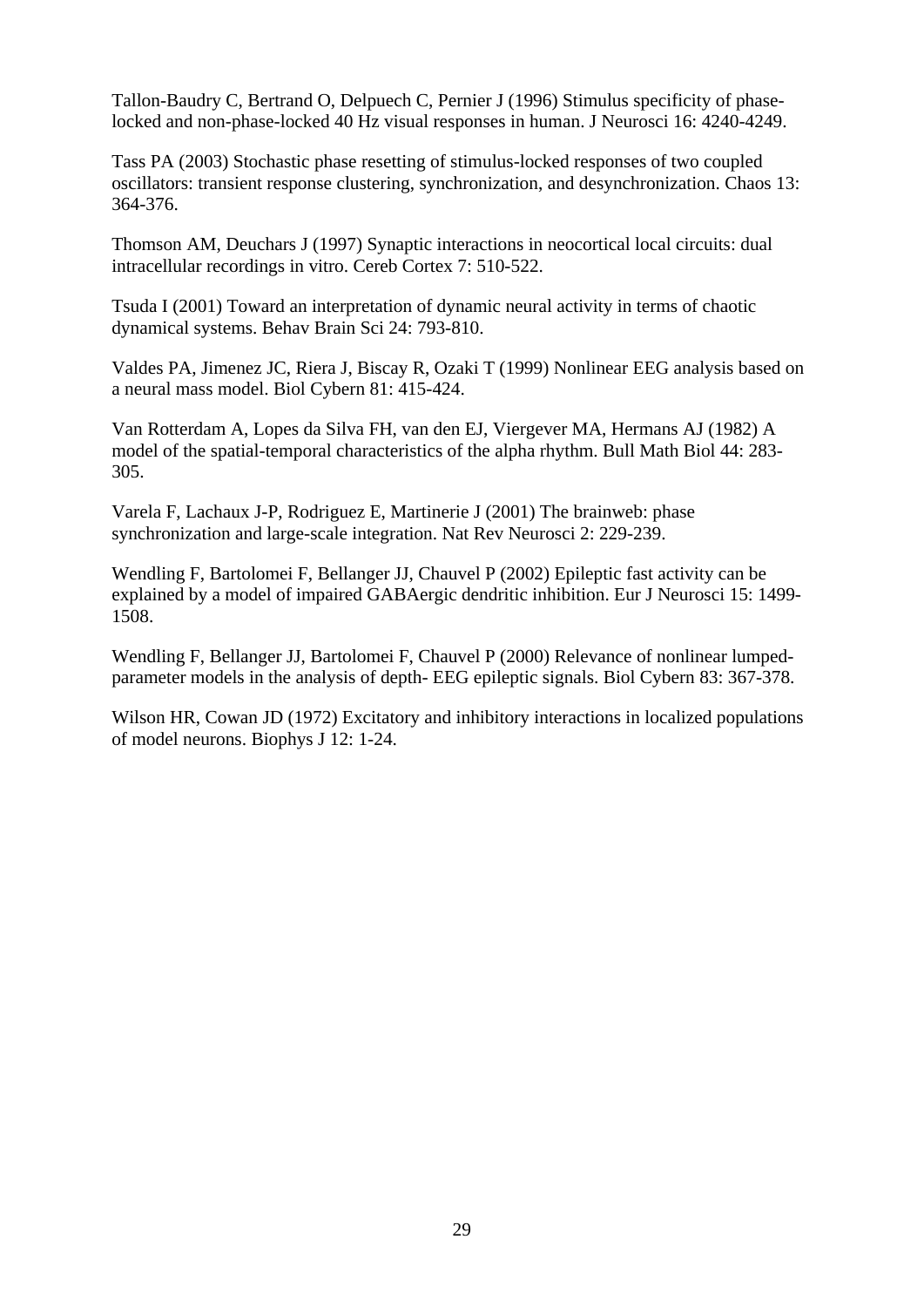#### **Figure Captions**

**Figure 1:** Connection rules adopted for the construction of hierarchical models for MEG/EEG signals. These rules are a simplified version of those proposed by (Felleman and Van Essen, 1991). The cortical sheet is divided into two components: the granular layer (layer 4) and the agranular layers (supra- and infra-granular layers). Bottom-up connections originate in agranular layers and terminate in layer 4. Top-down connections only engage agranular layers. Lateral connections originate in agranular layers and target all layers.

**Figure 2:** Jansen's model of a cortical area. Three neuronal subpopulations are considered to model a cortical area. Pyramidal cells interact with both excitatory and inhibitory interneurons with the connectivity constants  $\gamma_2 = 0.8 \gamma_1, \gamma_3 = \gamma_4 = 0.25 \gamma_1$ . The parameters  $H_{e,i}$ and  $\tau_{e,i}$  control the expression of post-synaptic potentials as shown in equation (1). We assume the average depolarisation of pyramidal cells *y* is proportional to reconstructed cortical current densities obtained with source reconstruction algorithms using MEG/EEG scalp data. For simplicity, we use the same term "MEG/EEG signal" for estimated cortical and measured scalp MEG/EEG data.

**Figure 3:** Hierarchical connections among Jansen units (Figure 2) based on simplified Felleman and van Essen rules (Figure 1). Long range connectivity is mediated by pyramidal cells axons. Their targets depend upon the type of connections. Coupling or connectivity parameters control the strength of each type of connection:  $a^F$  for forward,  $a^B$  for backward, and  $a<sup>L</sup>$  for lateral.

**Figure 4:** The strength of input modulates the shape of MEG/EEG signal. The output of one area (variable *y*, see Appendix) has been calculated for different values of *c*, the strength of forward connections mediating input *u* (delta function). When *c* is small ( $c=1$ ,  $c=1000$ ), the output is not saturated and the MEG/EEG signal (*y*) amplitude is linearly related to *c*. For large values of  $c$  ( $c=10^6$ ,  $c=10^9$ ), spiny stellate cells saturate and the shape of event-related MEG/EEG response changes substantially.

**Figure 5:** The MEG/EEG signal of area 1 (black) and area 2 (grey) is plotted as a function of the forward connectivity  $a^F$ . Bottom-up connectivity has the same effect as input connectivity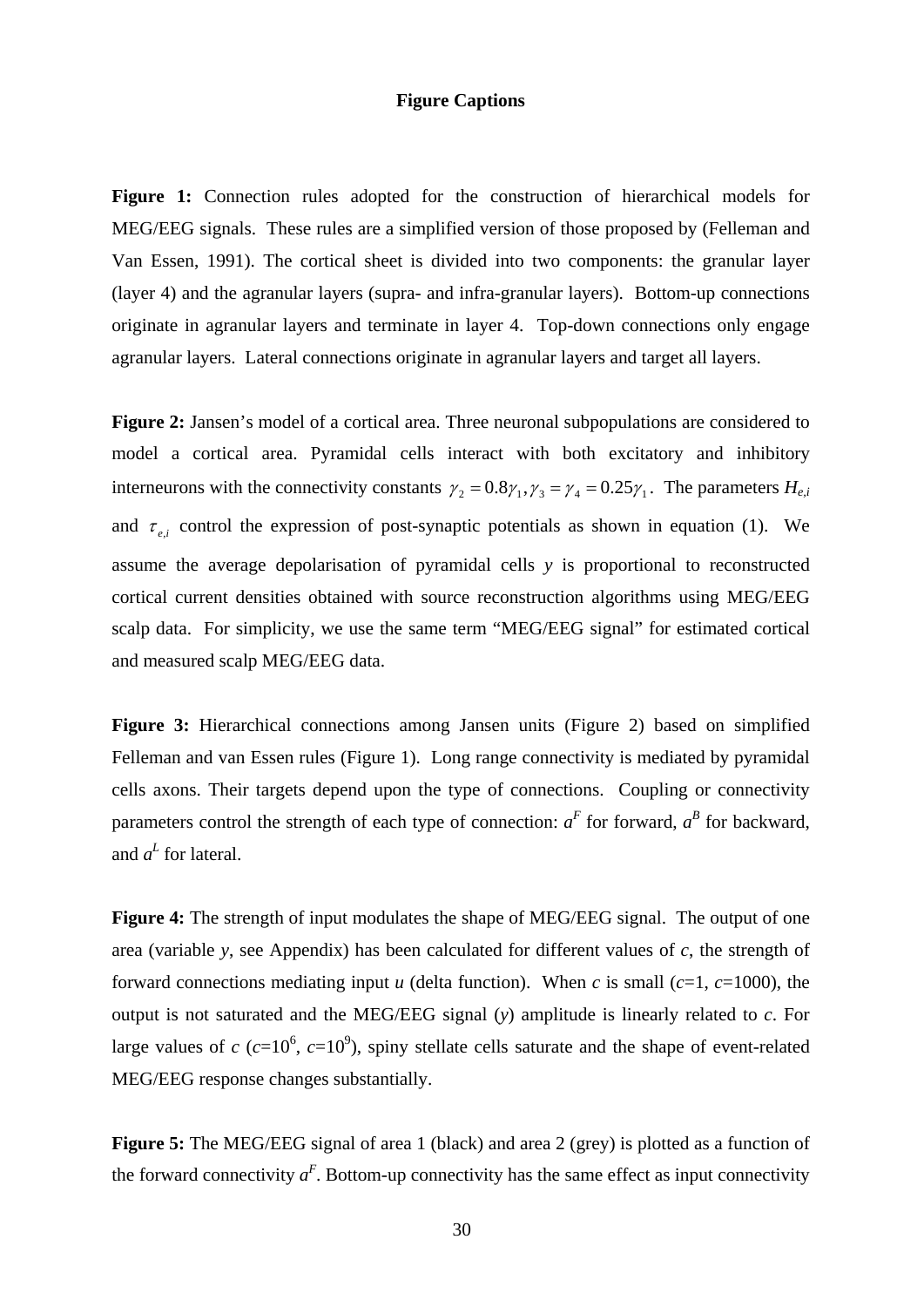*c*: high values cause a saturation of spiny stellate cells (input cells), with a dramatic effect on MEG/EEG event-related responses. Nonlinear effects are particularly strong for the largest value of  $a<sup>F</sup>$  (right panel) as the small negative component of area 1 (seen best in the left panel) induces a huge negative response in area 2.

**Figure 6:** A feedforward system composed of five areas. The MEG/EEG signal (*y*) of each area elicited by a single pulse on area 1 is plotted in successive panels from left to right. Event-related activity lasts longer in high-level cortical areas of feedforward architectures. At each level in the hierarchy, the event-related response of pyramidal cells experiences successive low-pass filters, embodied by synaptic processes that transform the input signals to output.

**Figure 7:** Backward connections have a key influence on the stability of MEG/EEG eventrelated activity as demonstrated by this simple model composed of two areas (area coded in black and area 2 coded in grey). The forward connectivity  $a<sup>F</sup>$  has been fixed to 40 and backward connectivity  $a^B$  varies between 1 and 50 from left to right. When top-down effects are small, their reentry leads to longer lasting event-related responses characterised by damped oscillations ( $a^B$ =1;  $a^B$ =10). However, over a critical threshold of  $a^B$  (which depends upon  $a^F$ ), the system undergoes a phase transition, loses its point attractor and expresses oscillatory dynamics  $(a^B = 25; a^B = 50)$ .

**Figure 8:** The effects of lateral connections are shown with a simple model composed of two areas (black: area 1, grey: area 2). The depolarisation of pyramidal cells (y) is plotted for several values of lateral connectivity  $a^L$ . a) Unilateral connections support transients that differ from those elicited by forward connections (Figure 4). In particular, the saturation of layer 4 is not so important and the signal exhibits less saturation for large  $a^L$ . b) Increasing bi-directional lateral connections has a similar effect to increasing backward connections. The main difference is the relative phase of evoked oscillations, which are synchronised at zero-lag. For very large values of  $a<sup>L</sup>$ , the model is highly nonlinear and eventually exits the oscillatory domain of parameter space.

**Figure 9:** The modulation of backward connectivity  $(a^B=1 \text{ or } a^B=10)$  has huge effect on the power spectrum of ongoing MEG/EEG dynamics (variable *y* is plotted in black for area 1 and in grey for area 2). When  $a^B$  increases from 1 to 10, there is loss of power below 3 Hz, and an excess between 3 and 7 Hz. The amplitude spectra in the right panel were obtained by